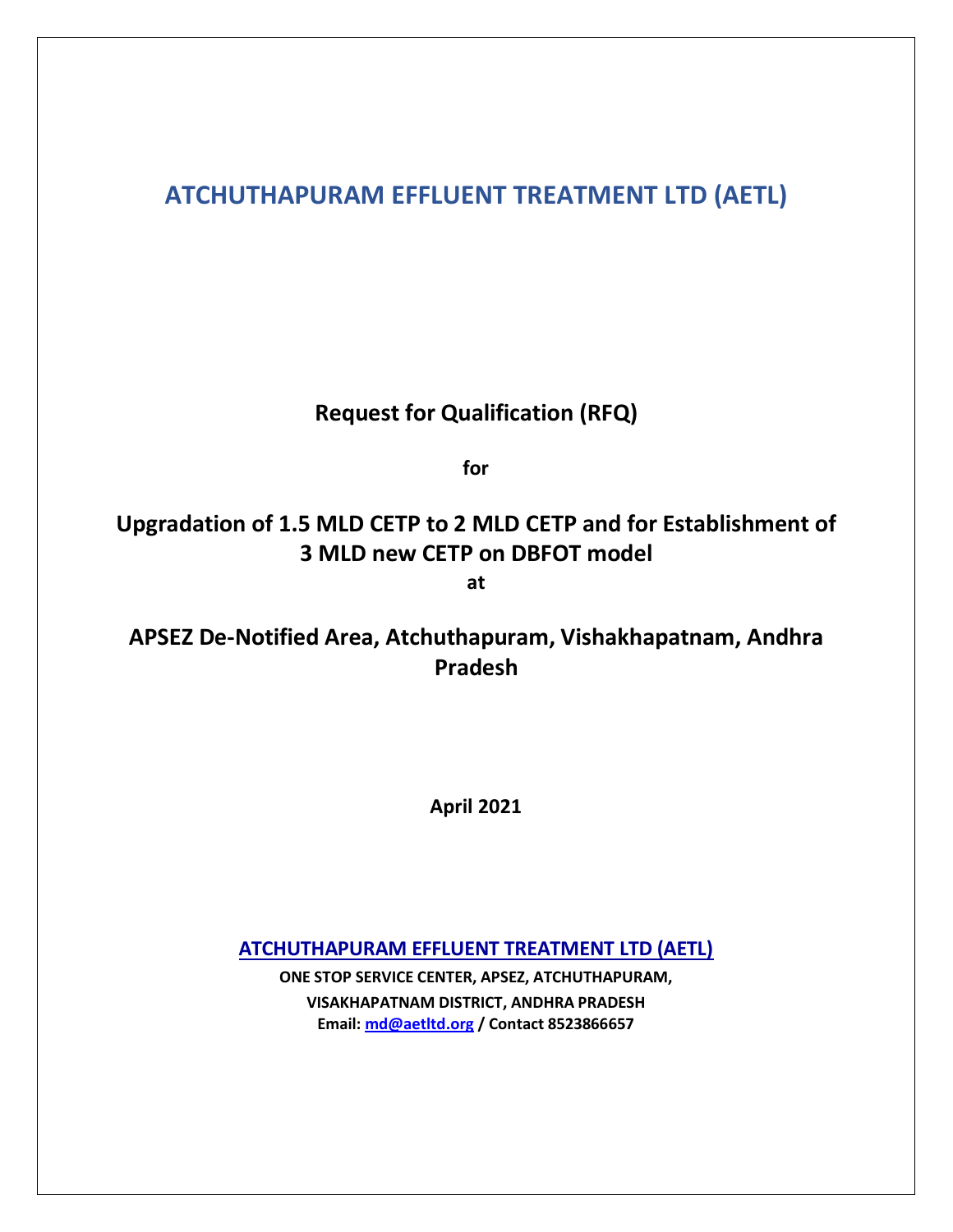## **Request for Qualification (RFQ) for**

# **Upgradation of 1.5 MLD CETP to 2 MLD CETP and for Establishment of 3 MLD new CETP on DBFOT model at APSEZ De-Notified Area, Atchuthapuram, Vishakhapatnam, Andhra Pradesh**

| <b>Tender Notice No.:</b> | Tender Notice No.01/AETL/Tenders/2021-22 dated 22.04.2021 |
|---------------------------|-----------------------------------------------------------|
| Document Issued By:       | ATCHUTHAPURAM EFFLUENT TREATMENT LTD (AETL)               |
| Date Issued:              | $22^{nd}$ April, 2021                                     |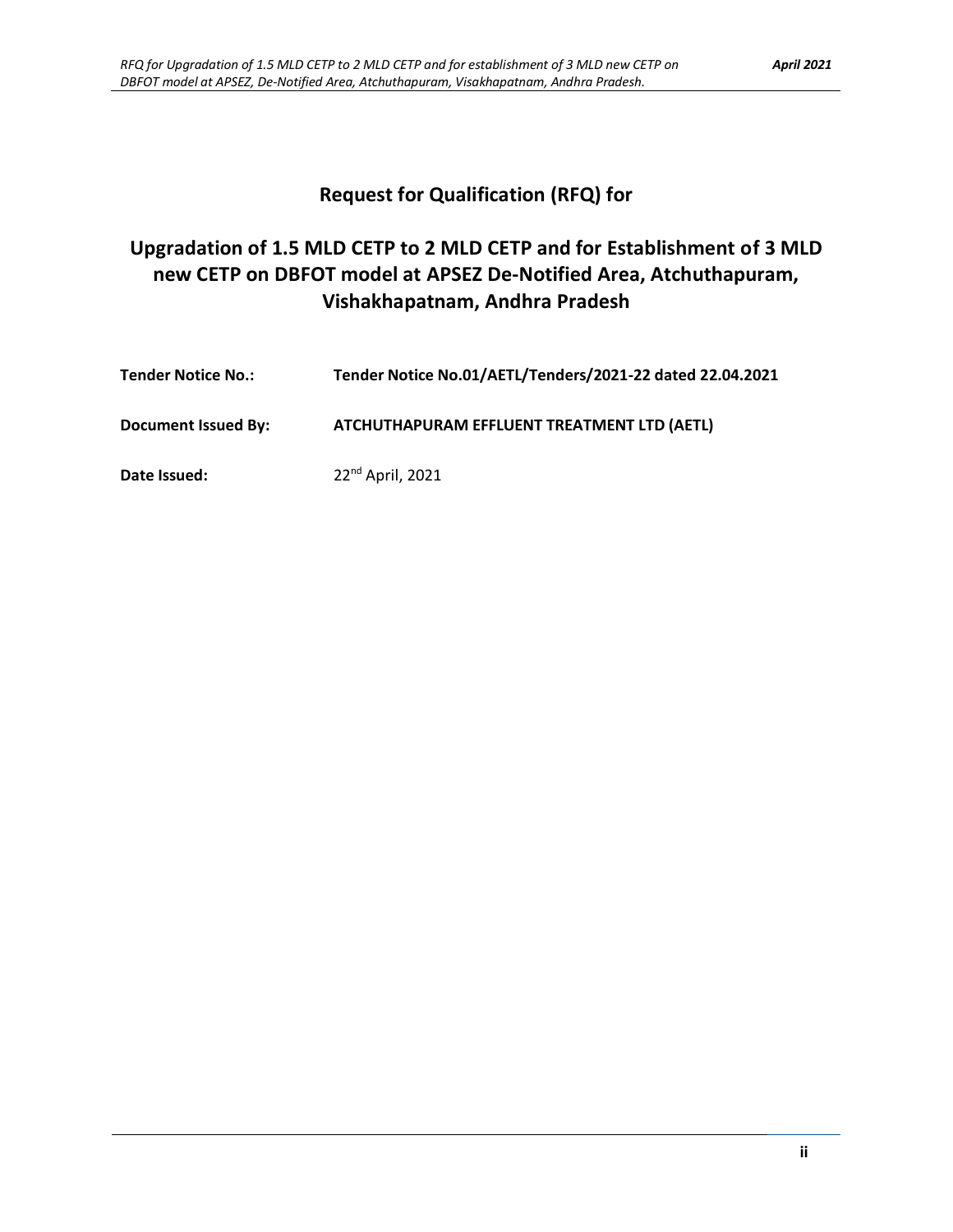#### *DISCLAIMER*

*The information contained in the Request for Qualification (RFQ) document or subsequently provided to Applicants, whether verbally or in documentary or any other form by or on behalf of Atchuthapuram Effluent Treatment Limited, (herein after, AETL) is provided to Applicants on the terms and conditions set out in the RFQ and such other terms and conditions subject to which such information is provided.*

*The RFQ is not an agreement and is neither an offer nor invitation by the AETL to the prospective Applicants or any other person.*

*The purpose of this RFQ is to provide interested parties with information that may be useful to them in the formulation of their Application pursuant to this RFQ.*

*Information provided in this RFQ to the Applicants is on a wide range of matters, some of which depends upon the interpretation of law. The information given is not an exhaustive account of statutory requirements and should not be regarded as a complete or authoritative statement of law. The Authority accepts no responsibility for the accuracy or otherwise for any interpretation or opinion in the law expressed herein.*

*AETL also accepts no liability of any nature whether resulting from negligence or otherwise however caused arising from reliance of any applicant upon the statements contained in this RFQ. AETL may in its absolute discretion, but without being under any obligation to do so, update, amend or supplement the information, assessment or assumption contained in this RFQ.*

*Upon evaluation of the Applications by Prospective Developers / Applicants, the issue of the RFP to shortlisted parties does not imply that AETL is bound to select any Applicant or to appoint the Selected Applicant, as the case may be, for the said project and AETL reserves the right to reject all or any of the applications without assigning any reasons whatsoever.*

*The Applicant shall bear all its costs associated with or relating to the preparation and submission of its applications including but not limited to preparation, copying, postage, delivery fees, expenses associated with any demonstrations or presentations which may be required by AETL or any other costs incurred in connection with or relating to its application. All such costs and expenses will remain with the Applicant and AETL shall not be liable in any manner whatsoever for the same or for any other costs or other expenses incurred by an Applicant in preparation or submission of the application, regardless of the conduct or outcome of the shortlisting process.*

*AETL and/or its officers, employees disclaim all liability from any loss or damage, whether foreseeable or not, suffered by any person acting on or refraining from acting because of any information including statements, information forecast, estimates or projections contained in this document or conduct ancillary to it whether or not the loss or damage arises in connection with any omission, negligence, default, lack of care or misrepresentation on the part of AETL and / or any of its officers, employees.*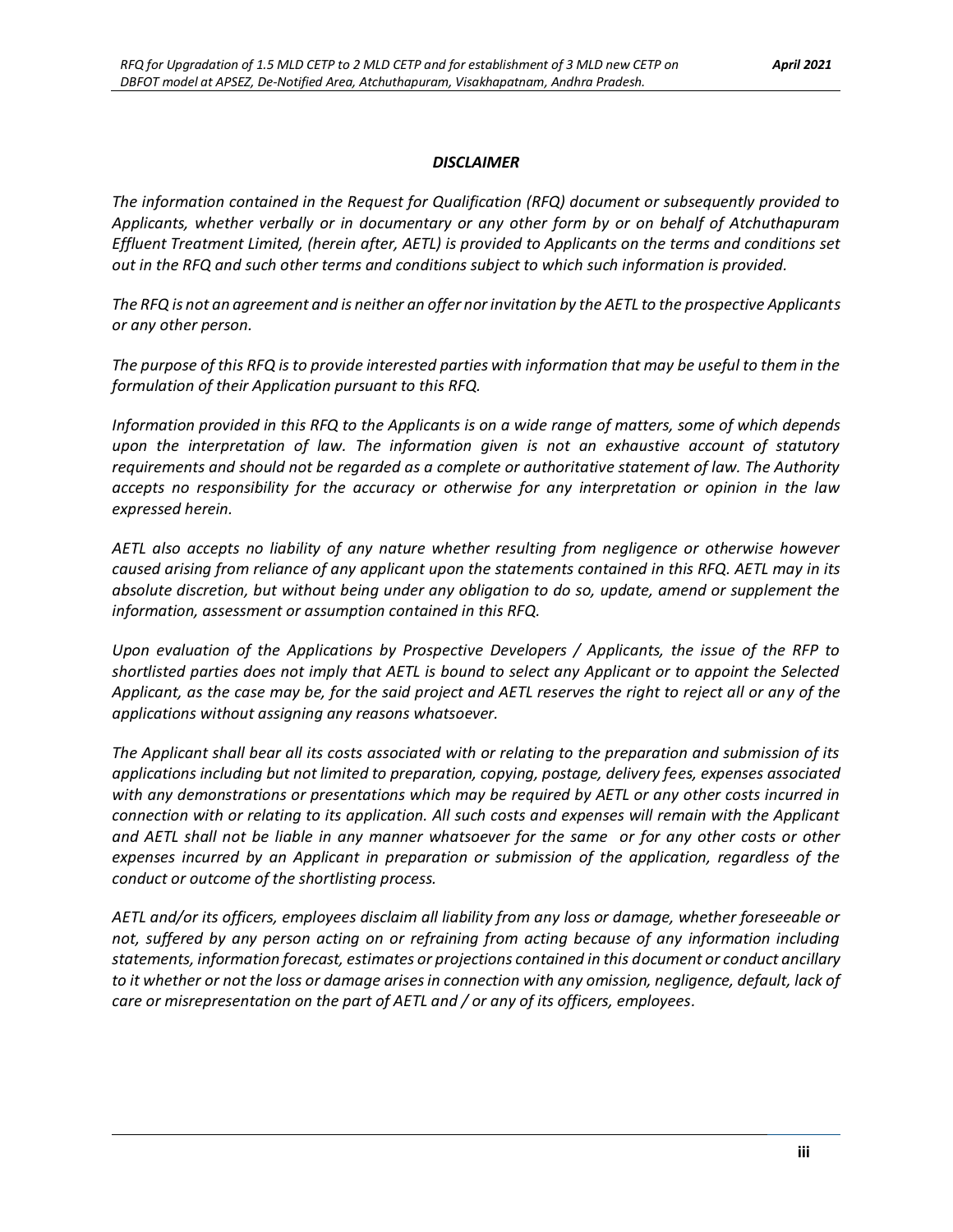#### **TABLE OF CONTENTS**

#### **Section**

#### Page

| 1 |     |                                                                                |  |
|---|-----|--------------------------------------------------------------------------------|--|
| 2 |     |                                                                                |  |
|   | 2.1 |                                                                                |  |
|   |     | 1.                                                                             |  |
|   |     | 2.                                                                             |  |
|   |     | 3.                                                                             |  |
|   |     | 4.                                                                             |  |
|   |     | 5.                                                                             |  |
|   |     | 6.                                                                             |  |
|   |     | 7.                                                                             |  |
|   |     | 8.                                                                             |  |
|   |     | 9.                                                                             |  |
|   |     | 10.                                                                            |  |
|   |     | 11.<br>12.                                                                     |  |
|   | 2.2 |                                                                                |  |
| 3 |     |                                                                                |  |
|   | 3.1 |                                                                                |  |
|   | 3.2 |                                                                                |  |
|   | 3.3 |                                                                                |  |
|   | 3.4 |                                                                                |  |
|   | 3.5 |                                                                                |  |
|   | 3.6 | Form Tech-6 - Curriculum Vitae (CV) for Proposed Professional Staff  16        |  |
|   | 3.7 |                                                                                |  |
|   | 3.8 | Form Tech-8 - Information Regarding any Conflicting Activities and Declaration |  |
|   |     |                                                                                |  |
|   | 3.9 |                                                                                |  |
| 4 |     |                                                                                |  |
|   | 4.1 |                                                                                |  |
|   | 4.2 |                                                                                |  |
| 5 |     |                                                                                |  |
|   | 5.1 |                                                                                |  |
|   | 5.2 |                                                                                |  |
|   | 5.3 |                                                                                |  |
|   | 5.4 |                                                                                |  |
| 6 |     |                                                                                |  |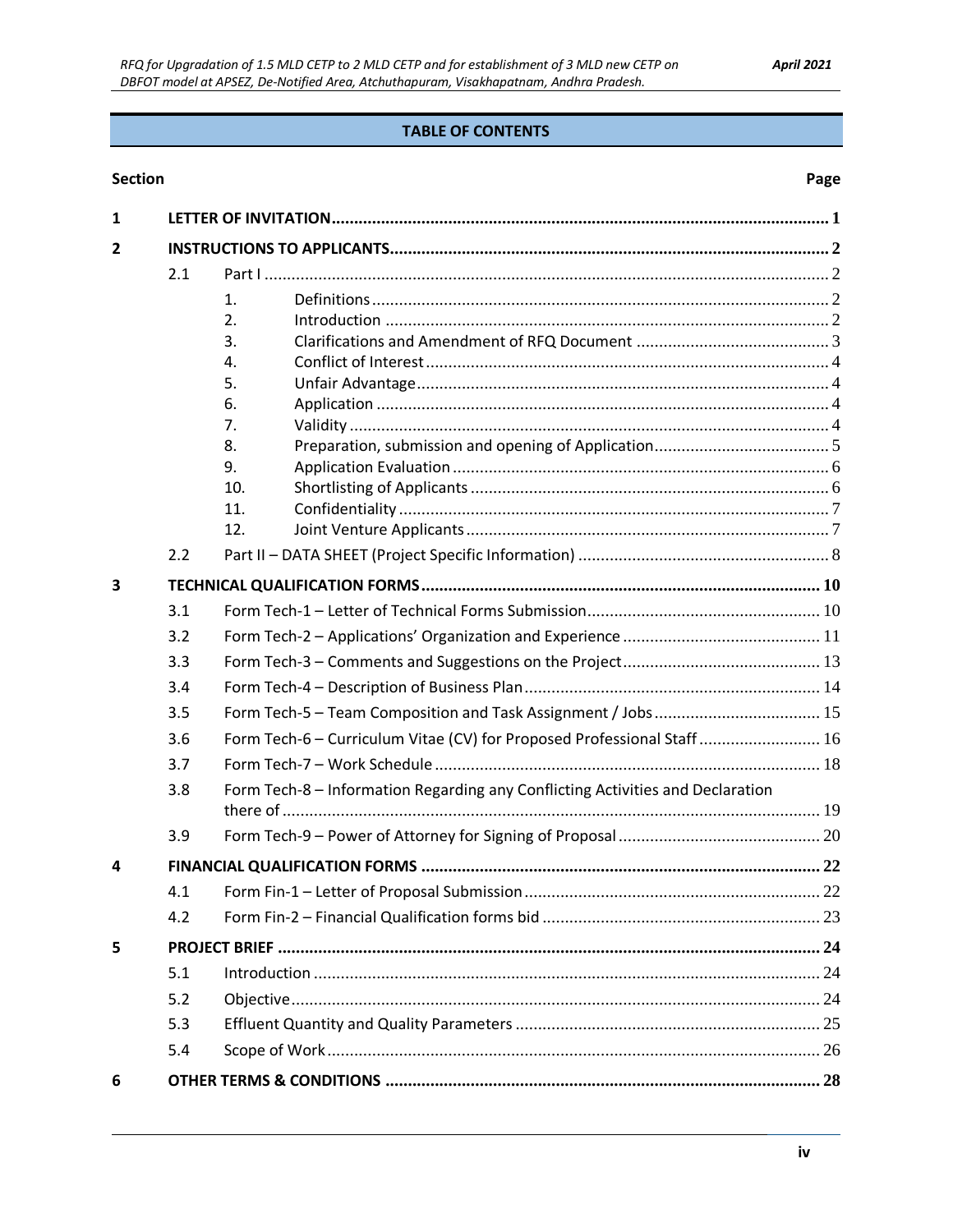### **LIST OF TABLES**

#### **Title Page**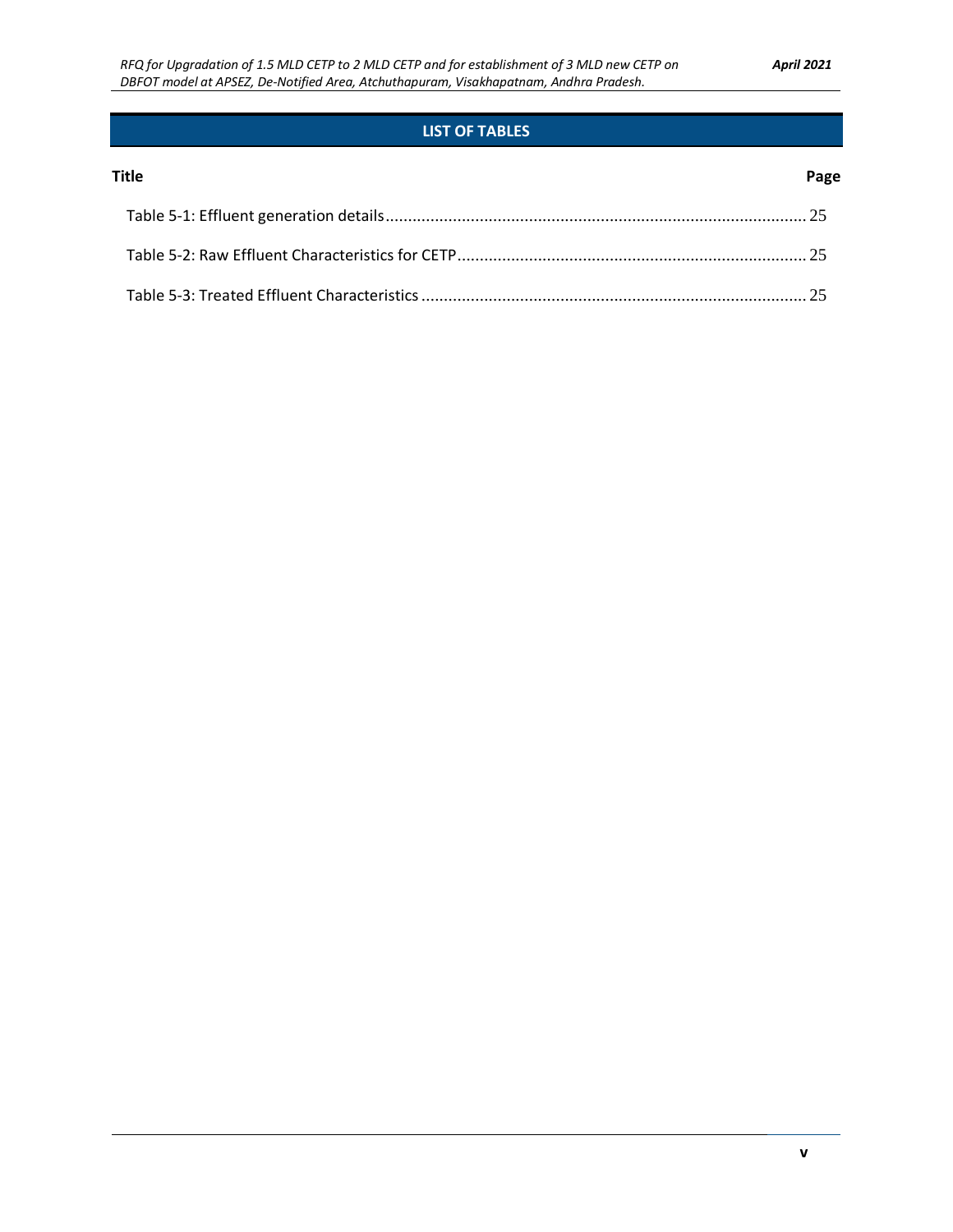### **LIST OF FIGURES**

| Title                                                                                        | Page |
|----------------------------------------------------------------------------------------------|------|
|                                                                                              |      |
| Figure 5-2: Establishment of new 3 MLD CETP (1 MLD HTDIS + 2 MLD LTDIS) in 22 Acres land  27 |      |
|                                                                                              |      |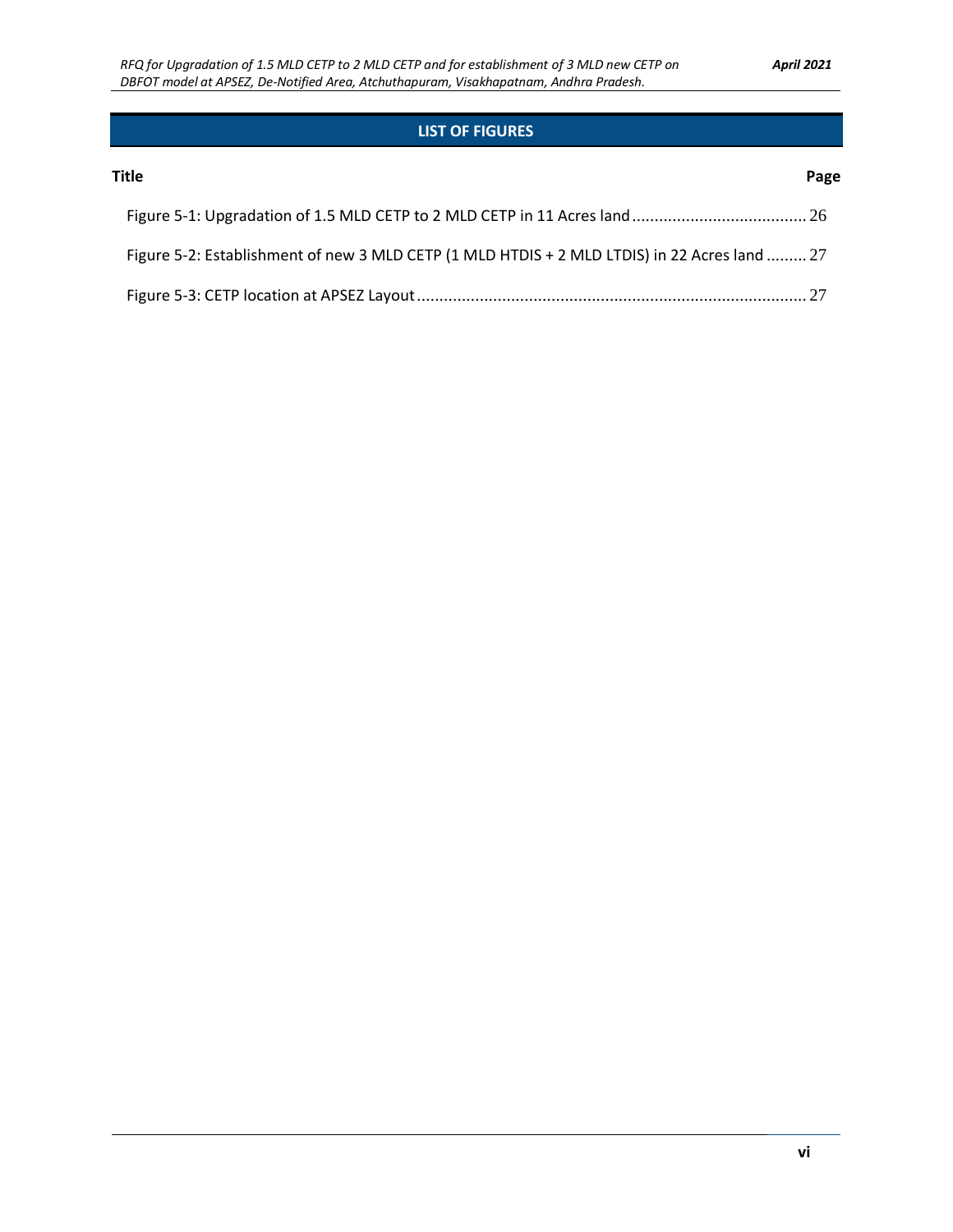### **LIST OF ACRONYMS**

| Ac             | Acre                                                         |
|----------------|--------------------------------------------------------------|
| <b>AETL</b>    | Atchuthapuram Effluent Treatment Limited                     |
| <b>APIIC</b>   | Andhra Pradesh Industrial Infrastructure Corporation Limited |
| <b>BOD</b>     | <b>Biological Oxygen Demand</b>                              |
| <b>CETP</b>    | <b>Common Effluent Treatment Plant</b>                       |
| COD            | <b>Chemical Oxygen Demand</b>                                |
| <b>DBFOT</b>   | Design Build Finance Operate and Transfer                    |
| <b>HTDIS</b>   | <b>High Total Dissolved Solids</b>                           |
| KL             | Kiloliter                                                    |
| <b>KLD</b>     | Kiloliters per Day                                           |
| <b>LTDIS</b>   | Low Total Dissolved Solids                                   |
| m              | Meter                                                        |
| mg/L           | Milligram per Liter                                          |
| m <sup>3</sup> | <b>Cubic Meters</b>                                          |
| $m^3/hr$       | Cubic Meter per Hour                                         |
| <b>MLD</b>     | Million Liters per Day                                       |
| <b>RFQ</b>     | <b>Request for Qualification</b>                             |
| <b>TDS</b>     | <b>Total Dissolved Solids</b>                                |
| <b>TSS</b>     | <b>Total Suspended Solids</b>                                |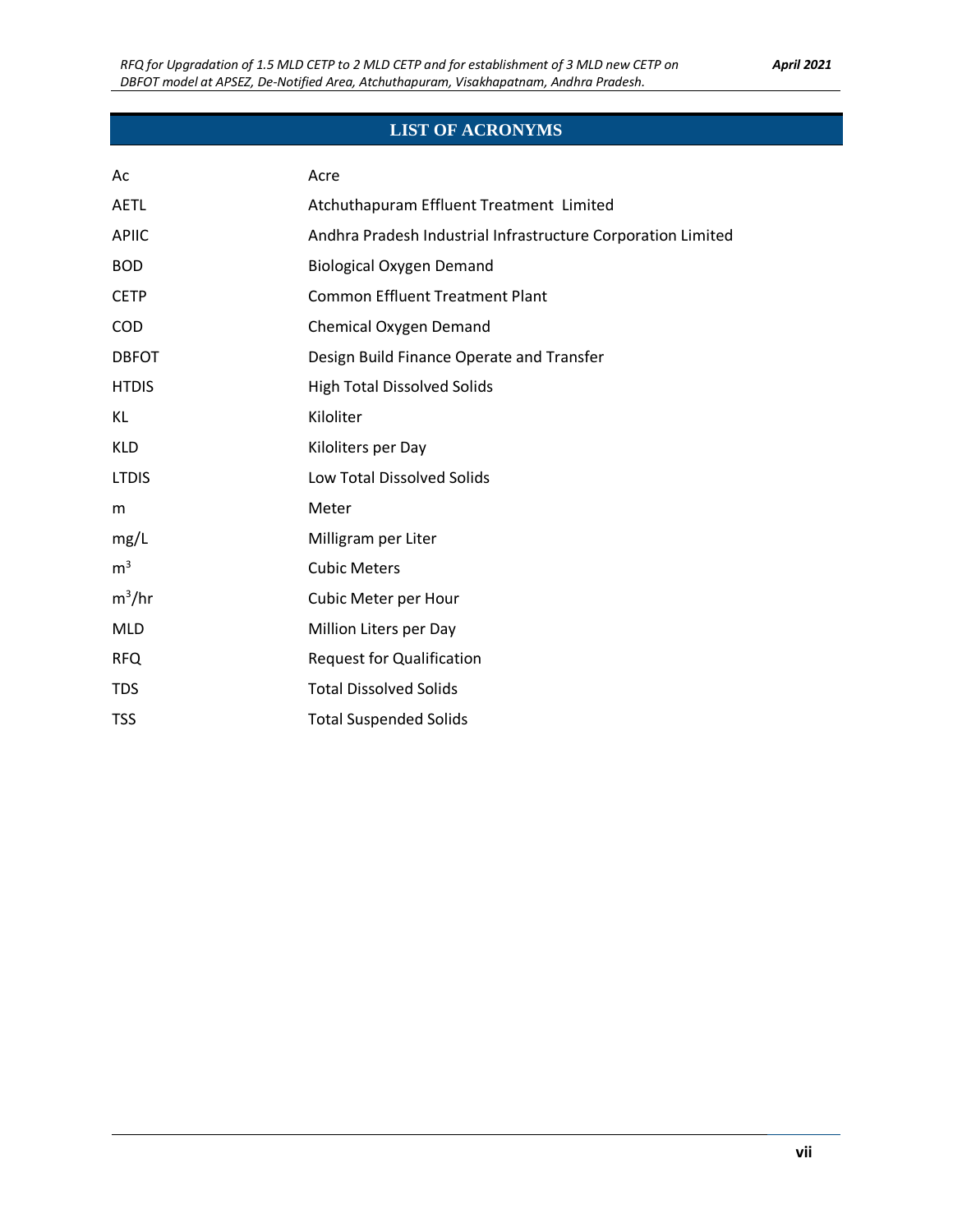### **1 LETTER OF INVITATION**

# **ATCHUTHAPURAM EFFLUENT TREATMENT LTD (AETL)**

**One Stop Center, APSEZ, Atchuthapuram, Visakhapatnam District (A.P). Email: md@aetltd.org / Cell: 8523866657**

Sir/Madam,

Sub: Selection of Developers on DBFOT basis for Upgradation of 1.5 MLD CETP to 2 MLD CETP and Establishment of 3 MLD CETP for AETL at APSEZ De-Notified area, Atchuthapuram, Vishakhapatnam - Reg

AETL, solicits applicants for Development of CETPs under DBFOT Mode at APSEZ, Atchuthapuram, Vishakhapatnam. Brief about the proposed project and services solicited are provided at Section 5 in this Request for Qualification (RFQ) document.

AETL at the initial stage solicits Applications against the RFQ. Further after the pre-qualification stage, the Request for Proposal (RFP) along with Draft Concession Agreement (CA) will be issued to shortlisted parties. Based on the Proposals submitted against the RFP issued, the technical & financial evaluation will be carried out and the shortlisted party shall be issued a Letter of Intent (LoI). On in principal acceptance of the terms & conditions as per the CA, the Letter of Award (LoA) is issued to the party, who within seven days need to sign the CA with AETL.

Interested parties are invited to participate in the pre-qualification process and can download the document from APIIC website [www.apiic.in.](http://www.apiic.in/) Prospective parties can submit their applications as per the attached RFQ document.

AETL shall shortlist the parties as per the procedure described in the RFQ. You may send hard copies in a sealed cover, addressed to the Managing Director, Atchutapuram Effluent Treatment Limited (AETL), One Stop Center, APSEZ, Atchuthapuram, Visakhapatnam District, Andhra Pradesh on or before 3.00 PM on **17-05-2021** as per the attached RFQ document. You may read detailed instructions for bidders before sending the hard copies.

It is mandatory for applicants to submit within stipulated time failing which the RFQs are liable to be rejected. AETL also reserves the right to accept or reject any or all the applications without assigning any reasons thereof.

Yours faithfully,

Managing Director, AETL, Vishakhapatnam

Encl: RFQ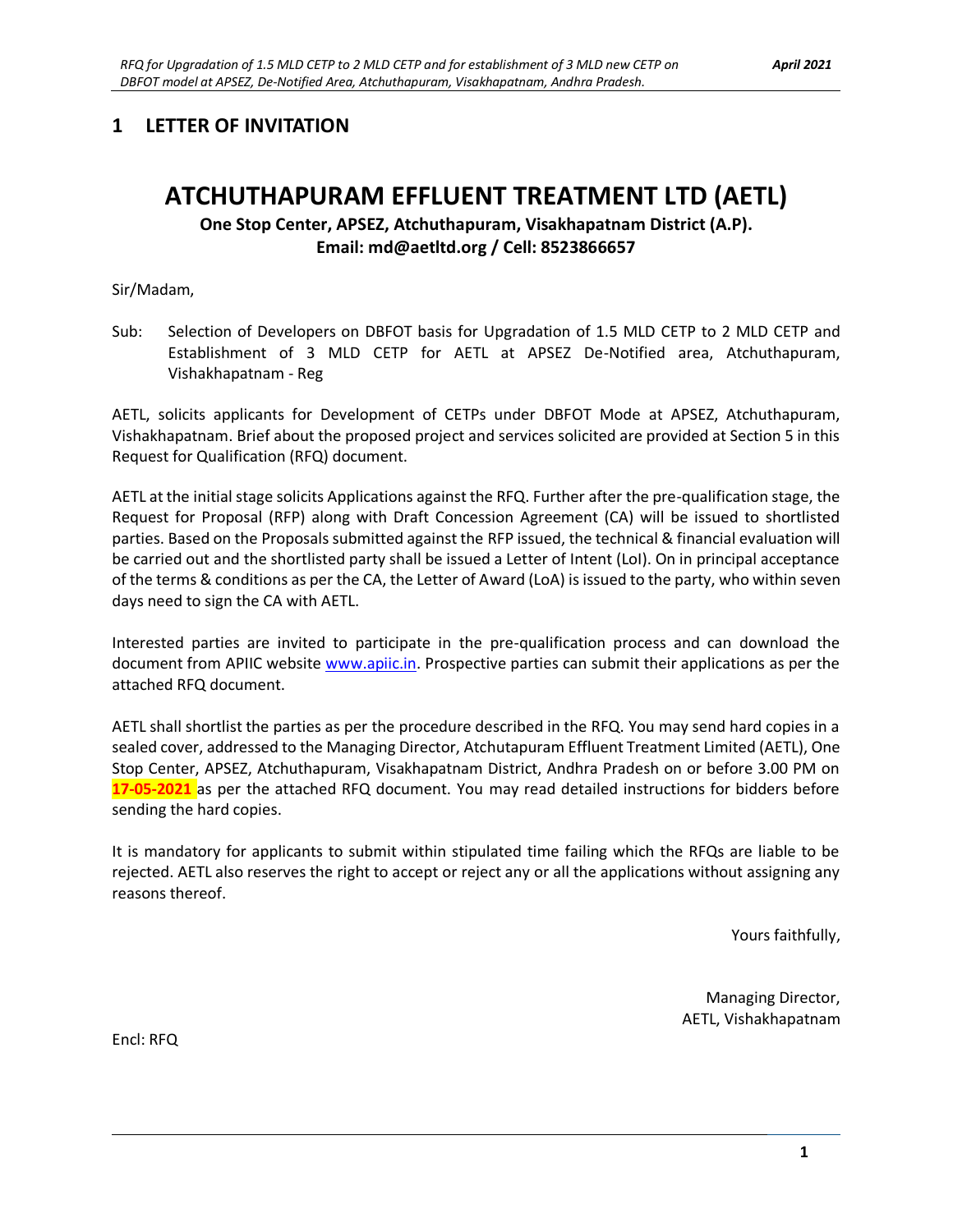### **2 INSTRUCTIONS TO APPLICANTS**

#### **2.1 Part I**

#### **1. Definitions**

- a) Employer or AETL means Atchuthapuram Effluent Treatment Limited who has invited applications for Upgradation & Establishment of CETPs in DBFOT Mode with whom the selected party signs the development management agreement (DMA)/ concession agreement (CA).
- b) "Applicant" means any entity or person or associations of person who submits their applications against the RFQ expressing their interest to participate in the bid to develop the project on DBFOT mode to the Employer under the concession agreement.
- c) "Day" means calendar day.
- d) "Instructions to applicants" means the document which provides information to prospective applicants/ developers / parties with all information needed to prepare their application.
- e) "Personnel" means professionals and support staff provided by the party selected for development of the project on DBFOT mode;
- f) "Application" means the Request for Qualification (RFQ) application.
- g) "RFQ" means the Request for Qualification prepared by the Employer for the shortlisting of applicants to whom thereafter the Request for Proposal (RFP) will be issued to submit the proposals for development of the project on DBFOT mode for shortlisted applicants in RFQ.
- h) "Project Brief" means the document included in the RFQ as Section 5 which explains the project requirements

#### **2. Introduction**

- 2.1.AETL intend to appoint a developer to upgrade existing and establish proposed CETPs at APSEZ, Atchuthapuram, Visakhapatnam in the State of Andhra Pradesh for a limited Period from the date of signing of concession.
- 2.2.The developer is broadly expected to:
	- a) Study the existing 1.5 MLD CETP, understand the present requirements, characterization of effluents, need for upgradation to 2 MLD plant, Design, Build, Finance, Operate and Transfer (DBFOT) model for the CETP constructed.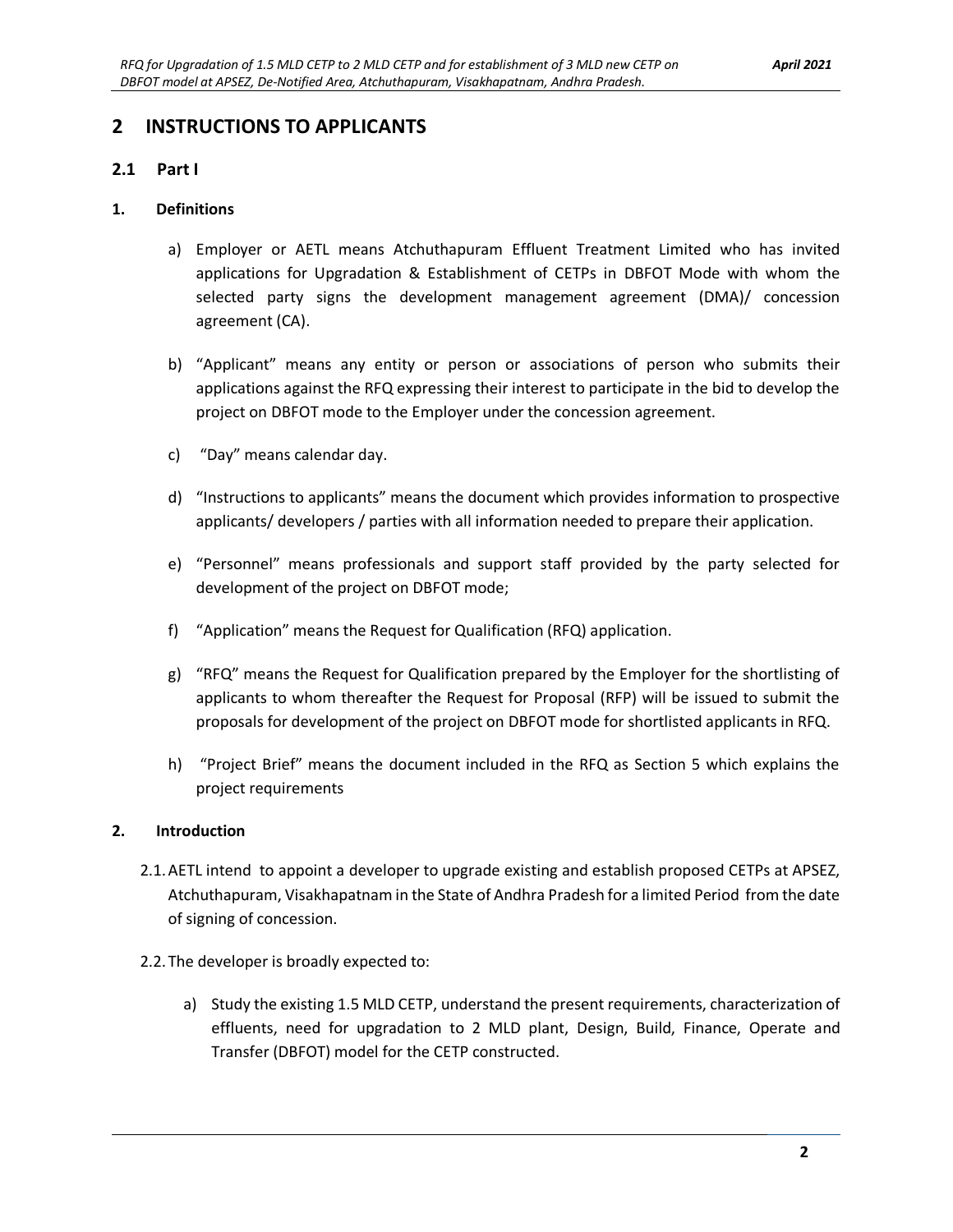- b) Establishing the proposed 3 MLD new CETP, understand the requirements, characterization of effluents and Design, Build, Finance, Operate and Transfer (DBFOT) model for the CETP constructed.
- 2.3.The date, time and address for submission of the application have been given in Part II Data Sheet
- 2.4.The applicants are invited to submit their applications, for the projects named in the Part II of Data Sheet. The applications will be the basis for issuance of RFPs to shortlisted applicants / parties and ultimately select the successful bidder.
- 2.5.Applicants should familiarize themselves with local conditions and take them into account in preparing their applications. If any clarification is required on any clause/condition of the RFQ, the same may be forwarded within the prescribed time period i.e. before the 'last date for queries' to the Employers' representative.
- 2.6.Applicants shall bear all costs associated with the preparation and submission of their applications. The Employer is not bound to accept any application and reserves the right to annul the selection process at any time prior to shortlisting and issuance of RFPs to shortlisted parties without thereby incurring any liability to the applicants.

#### **3. Clarifications and Amendment of RFQ Document**

- 3.1.Applicants may request a clarification /query on any clause of the RFQ document within the timeframe indicated in the Part II Data Sheet. Any request for clarification must be sent in writing or e-mail to the Employer's address/email indicated in the Part II Data Sheet. The Employer will respond in writing or by e-mail and post all such clarifications through email at **md@aetltd.org** before 3 pm on **30-04-2021**.
- 3.2.At any time before the submission of applications, the Employer may amend the RFQ by issuing an addendum in writing or at bidding site. The addendum shall be binding on all Applicants. Applicants shall acknowledge receipt of all such amendments. To give the Applicant reasonable time in which to take an amendment into account in their applications, the Employer may, if the amendment is substantial, extend the deadline for the submission of Application.
- 3.3.Pre-bid meeting will be convened on **05-05-2021** to clarify any concerns bidders may have with the solicitation documents, scope of work and other details of the requirement. This meeting will be formal through Video Conference and the proceedings or MOM of the pre-bid meeting will be made available in writing to all prospective bidders through email before **07-05-2021.**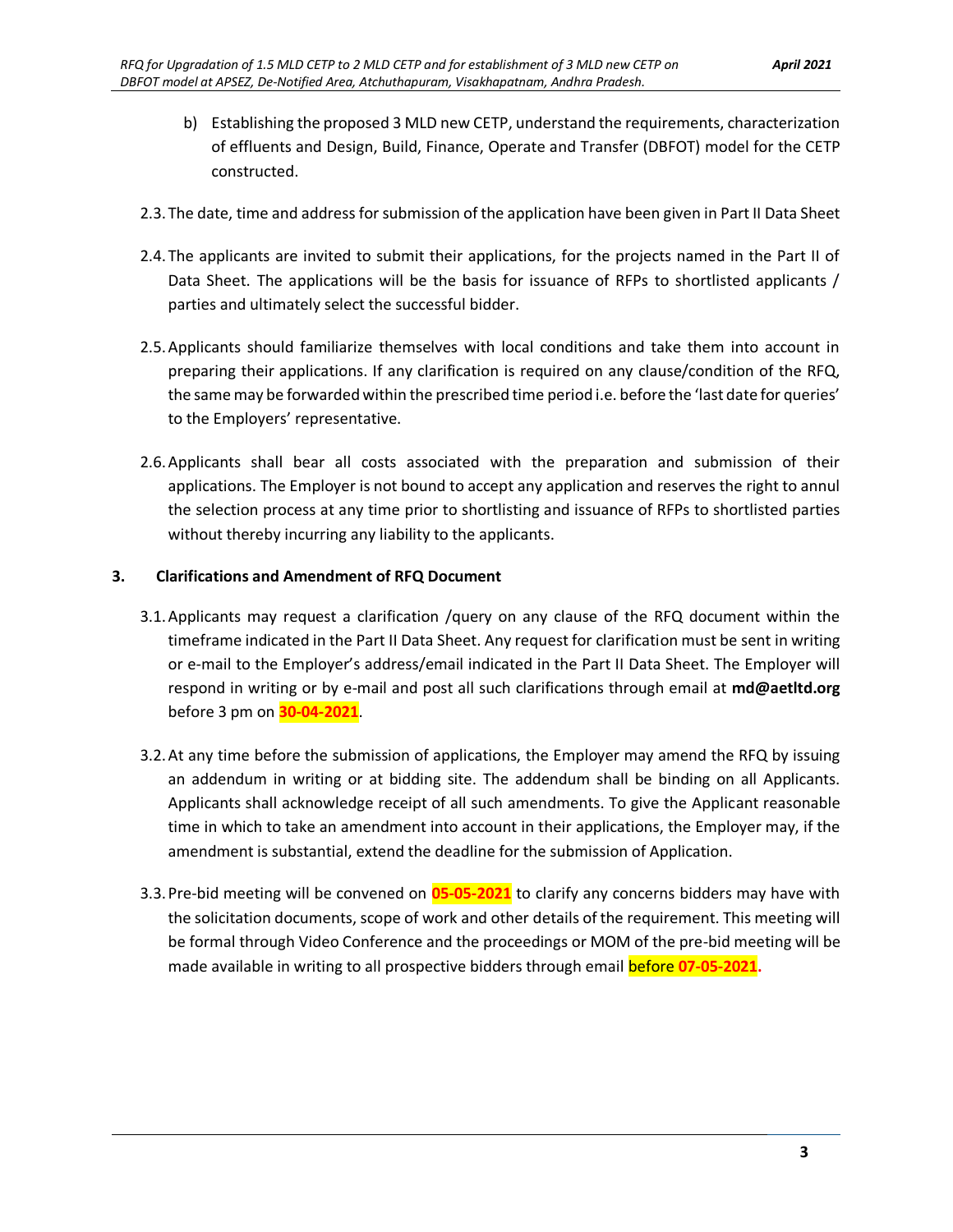#### **4. Conflict of Interest**

- 4.1.The Employer requires that Applicants provide professional, objective and impartial services and at all times hold the Employer's interests paramount, strictly avoid conflicts with other assignment/jobs or their own corporate interest and act without any consideration for future work.
- 4.2.Without limitation on the generality of the foregoing, Applicants, and any of their affiliates, shall be considered to have a conflict of interest and shall not be appointed, under any of the circumstances if, they are directly or indirectly related to the development of the project
- 4.3.Conflicting Relationships: An Applicant who has a business or family relationship with a member of the Employer's staff who is directly or indirectly involved in any part of the project shall not be awarded the Contract, unless the conflict stemming from this relationship has been resolved in a manner acceptable to the Employer throughout the selection process and the execution of the Contract.
- 4.4.Applicants have an obligation to disclose any situation of actual or potential conflict that impacts their capacity to serve the best interest of their Employer, or that may reasonably be perceived as having this effect. Any such disclosure shall be made as per the forms of technical proposal provided herewith. If the applicant fails to disclose said situations and if the Employer comes to know about any such situation at any time, it may lead to the disqualification of the applicant during bidding process or the termination of its contract during execution of the assignment.

#### **5. Unfair Advantage**

If an applicant/bidder could derive a competitive advantage from having provided assignment/job related to the assignment/job in question, and which is not defined as conflict of interest as per para above, the Employer shall make available to other prospective bidders with all information that would in the respect give such applicant /bidder any competitive advantage over competing bidders

#### **6. Application**

Applicants shall submit only one Application for this project. If an applicant submits or participates in more than one application, such applications shall be disqualified

#### **7. Validity**

Part II Data Sheet indicates how long Applicants' proposals must remain valid after the submission date. During this period, Applicants shall maintain the availability of resources mentioned in the application. The Employer will make its best effort to complete evaluation and shortlisting of the applicants for issuance of RFPs within this period. Should the need arise; however, the Employer may request applicants to extend the validity period of their applications. Applicants who agree to such extension shall confirm that they maintain the availability of the resources nominated in the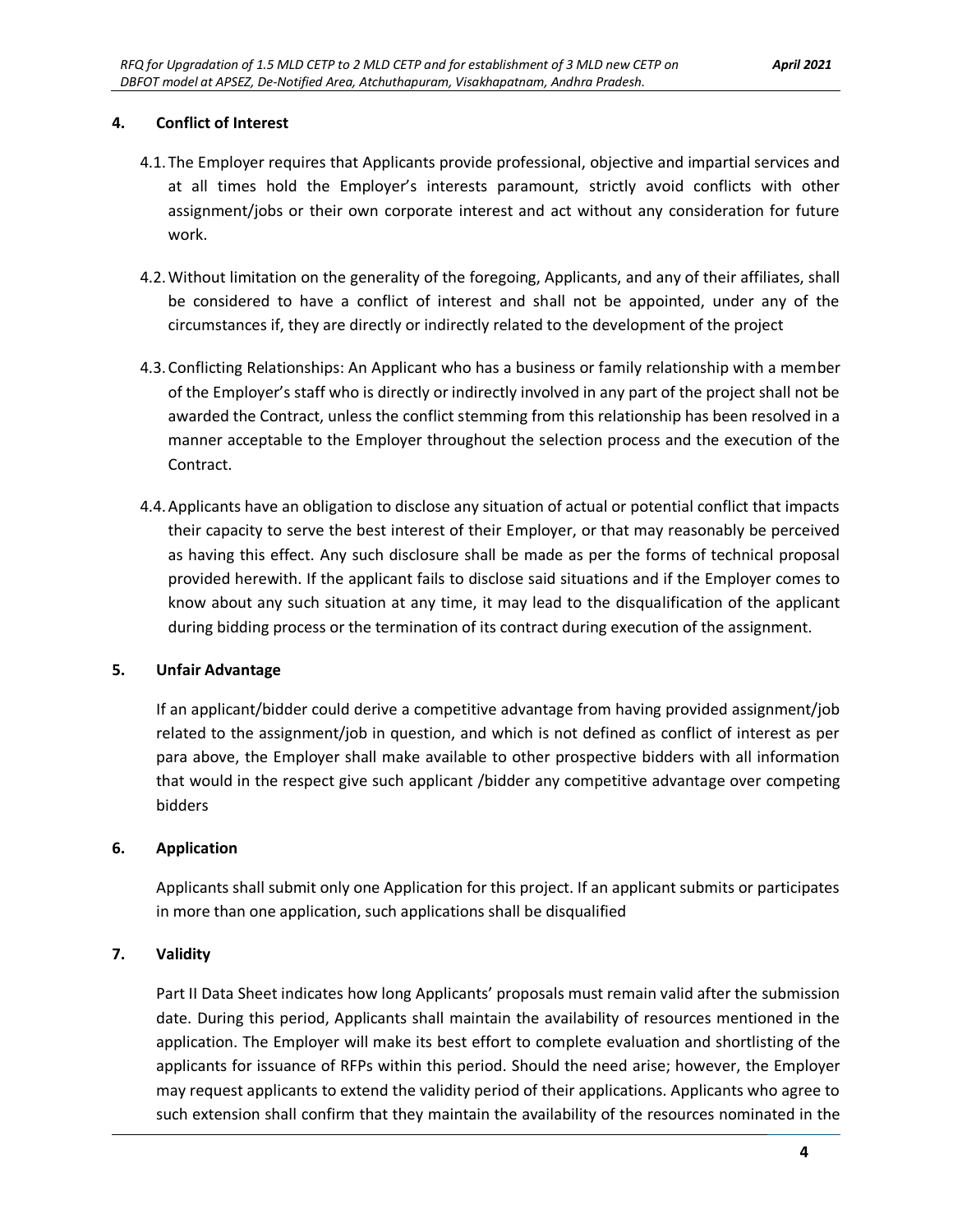project; Applicants could submit new staff during RFP stage, which would be considered in the final evaluation for award of the contract. Applicants who do not agree have the right to refuse to extend the validity of their applications. Under such circumstance, the Employer shall not consider such applications for evaluation

#### **8. Preparation, submission and opening of Application**

- 8.1.The Application as well as all related correspondence exchanged by the Applicants and the Employer shall be written in English language, unless specified otherwise.
- 8.2.In preparing their Application, applicants are expected to examine in detail the documents comprising the RFQ. Material deficiencies in providing the information requested may result in rejection of the application.
- 8.3.While preparing the Application, Applicants must give particular attention in understanding the details of the Project to be upgraded in Phase 1 & Project to be established in Phase 2
- 8.4.Applicants are required to submit the applications using the Technical Qualification Forms provided in Section -3. Part II and Data Sheet in Section – 2 indicates the format of the Technical Qualification forms to be submitted.

Submission of the wrong type of Technical Forms will result in the application being deemed non-responsive. The Technical forms shall provide the information indicative in the following para from (a) to (f) using the attached Forms (Section 3). Form TECH-1 in Section – 3 is a sample letter of technical proposal submission, which is to be submitted along with the technical proposal.

- a) A brief description of the Applicants organization will be provided in Form TECH-2 (Section-3). In the same form, the applicant will provide details of experience of assignments which are similar to the proposed development activity as per the project brief. The outline should indicate the names of Professional staff who participated, nature and duration of the project, contract size, and status of the project. Information should be provided only for those projects for which the applicant was legally contracted by an Employer as a corporation or as one of the major firm/entity within a joint venture.
- b) Comments and suggestions on the Project including workable suggestions that could improve the quality/ effectiveness of the project (Form TECH-3 of Section 3)
- c) A description of the brief Business Plan for developing and running the project on DBFOT mode under Form TECH -4 of Section 3. The plan should be consistent with the Work Schedule (Form TECH-7 of Section 3) which will be shown in the form of a Gantt chart the timing for each activity.
- d) The list of the proposed Professional staff team by area of expertise, the position that would be assigned to each staff team member and their tasks to be provided in Form TECH-5 of Section 3.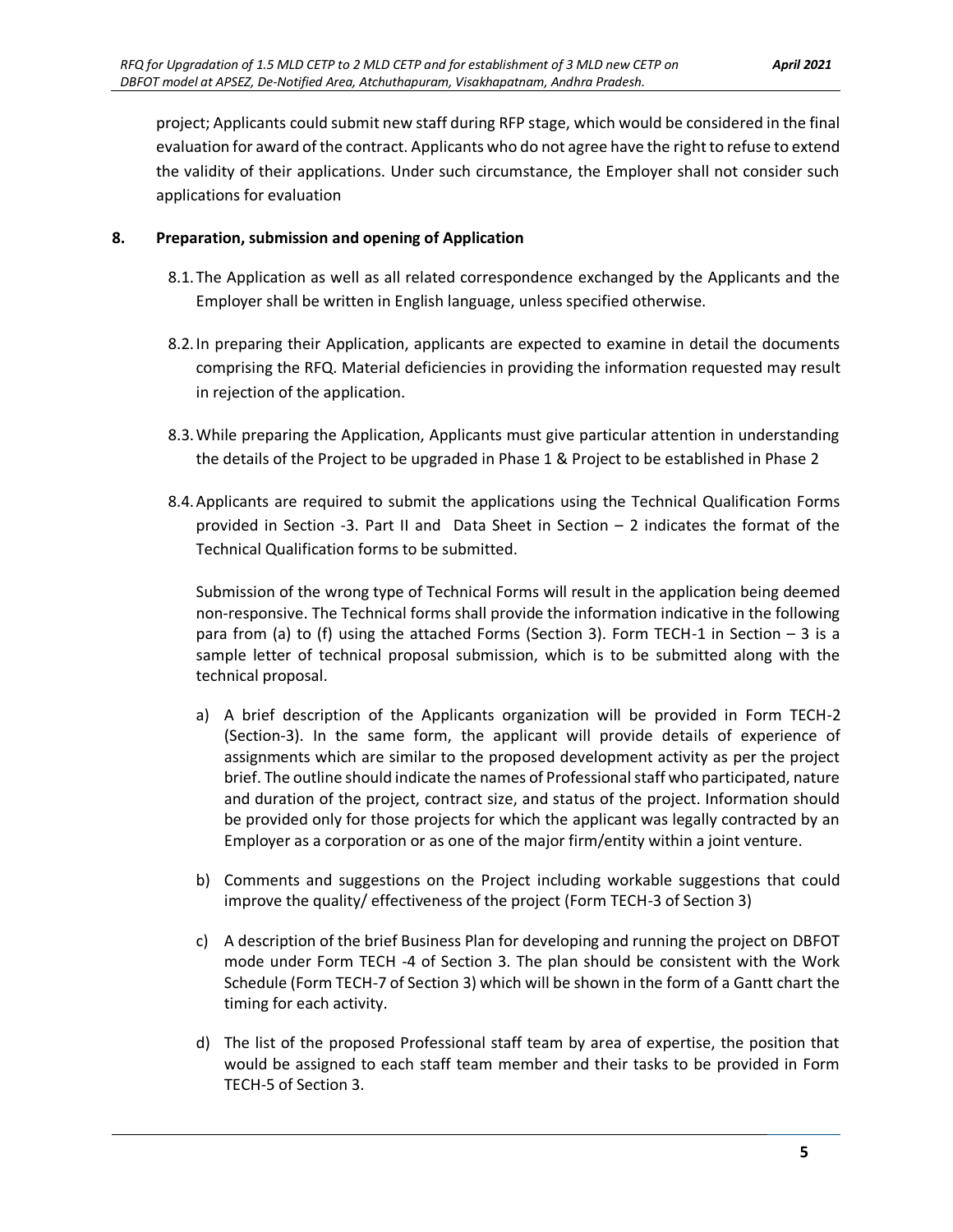- e) CVs of the Professional staff as mentioned in para 8.4(d) above signed by the staff themselves or by the authorized representative of the Professional Staff (Form TECH-6 of Section 3).
- f) Indicative work schedule should be given in Form TECH-7 of Section 3. Information relating to "conflict of interest" should be furnished in Form TECH-8 of Section 3.
- g) The bidder should submit bids on or before time and date and address mentioned in RFQ. Last Date for submission of bid is **17-05-2021** ( seven days after pre bid meeting) at 3.00 PM

Address for submission of bids The Managing Director, AETL, One Stop Service Centre, APSEZ-Atchuthapuram, Visakhapatnam

#### **9. Application Evaluation**

From the time the applications are opened to the time of shortlisting of the parties for issuance of RFPs, the applicants should not contact the Employer on any matter related to its applications. Any effort by applicants to influence the Employer in the examination, evaluation, and recommendation for shortlisting may result in the rejection of the application.

The Employer has constituted a Bid Evaluation Committee (BEC) for evaluation and shortlisting of applicants to whom the RFPs will be issued The BEC which will carry out the evaluation process

Evaluation of Technical forms: The BEC shall evaluate the Technical Qualification forms on the basis of their responsiveness to the project and by applying the evaluation criteria and sub-criteria in Clause 10 of part II of Section 2 - Instruction to Applicants.

#### 9.1.**Criteria for Evaluation of Technical forms:**

The criteria defined in Clause 10 of part II of Section  $2 -$  Instruction to applicants would be followed for evaluation of technical forms. Only applicants obtaining a total score of 70 (on a maximum of 100) or more on the basis of criteria for evaluation given below would be declared technically qualified.

Financial qualifications would be evaluated to see the strength of the applicants

#### **10. Shortlisting of Applicants**

After evaluation of the applications the Employer shall issue the RFPs to the shortlisted applicants

The applicant is expected to submit the proposal for the DBFOT project as per the RFP issued to them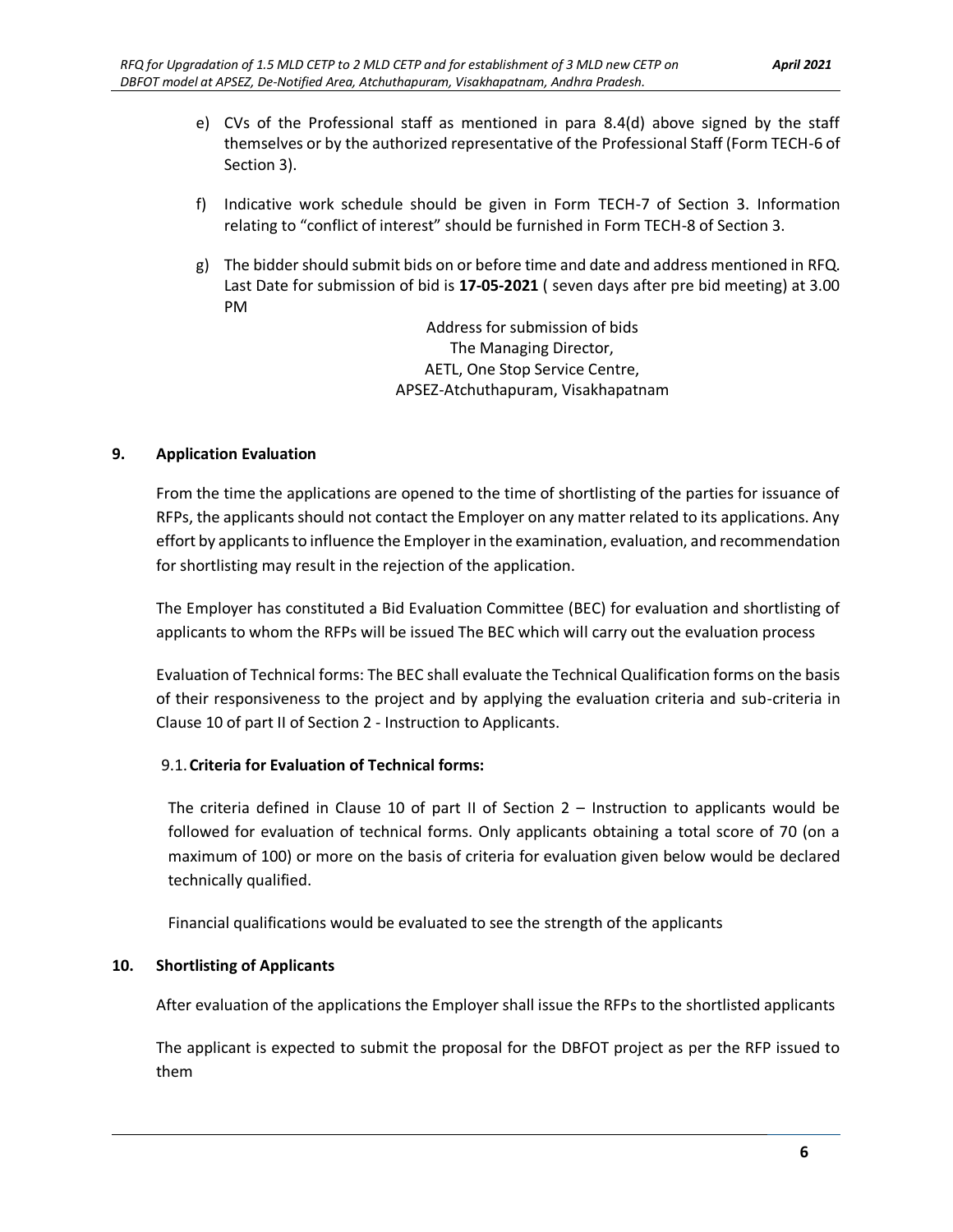#### **11. Confidentiality**

Information relating to evaluation of applications and recommendation concerning shortlisting shall not be disclosed to the applicants who submitted the application or to other persons not officially concerned with the process, until the shortlisting process is completed. The undue use by any applicant of any information related to the process may result in the rejection of its application and may be subject to the provisions of the Employer's antifraud and corruption policy

#### **12. Joint Venture Applicants**

The bidders may associate to submit the applications in consortia. The lead partner should have qualified the minimal technical and financial criteria. The lead partner should also have a stake of 26 % and above in the SPV company if formed out of the consortia and should also qualify the minimum technical criteria as specified in Part – II Data Sheet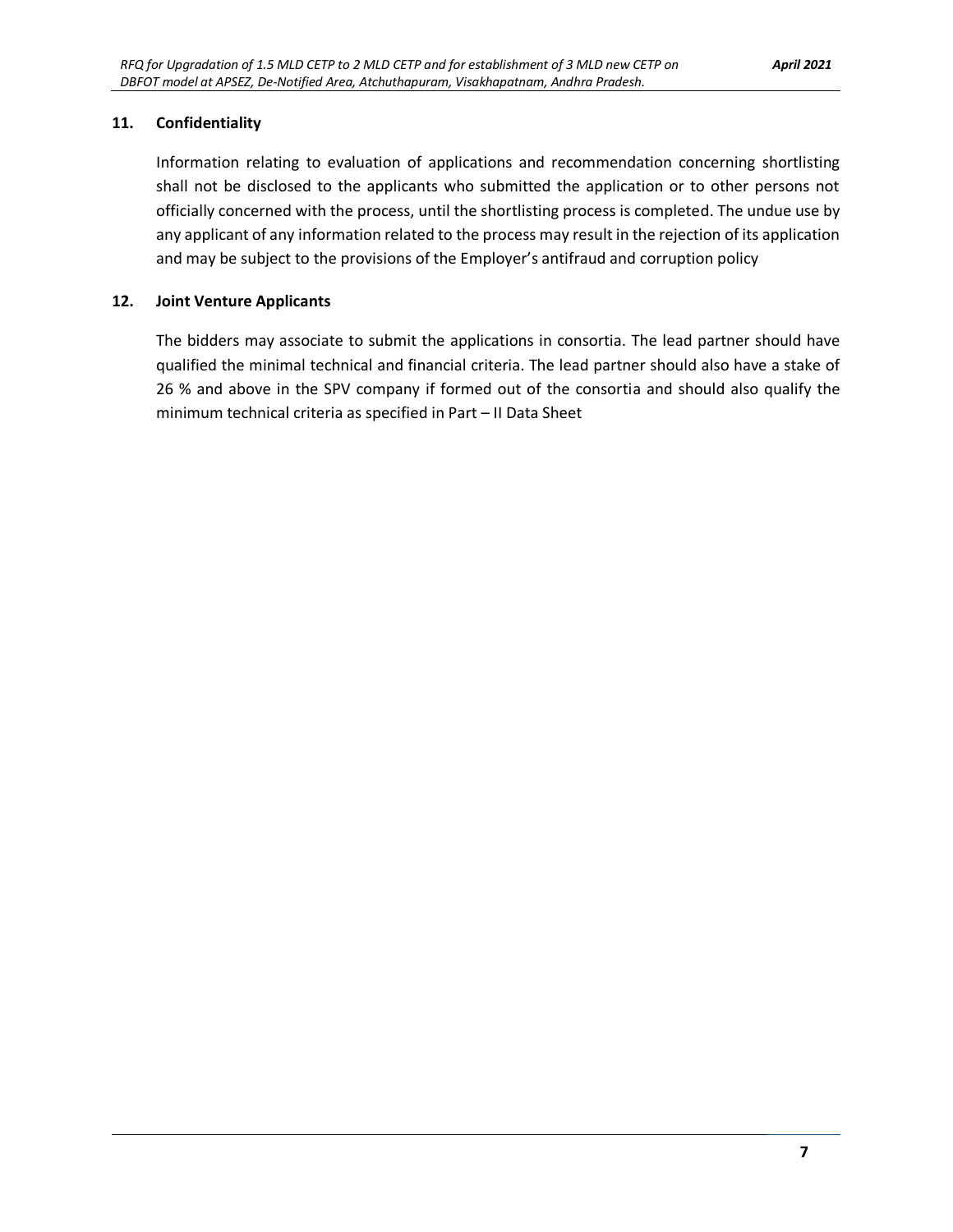# **2.2 Part II – DATA SHEET (Project Specific Information)**

| <b>Clause</b>  | <b>Ref. Para</b>        | <b>Particulars of data sheet</b>                                                 |    |  |
|----------------|-------------------------|----------------------------------------------------------------------------------|----|--|
| No.            | of Section              |                                                                                  |    |  |
|                | 2 of part.1             |                                                                                  |    |  |
| $\mathbf{1}$   | $1(a)$ & $2.1$          | Name of the Employer: Atchutapuram Effluent Treatment Limited (AETL)             |    |  |
| $\overline{2}$ | 2.2                     | Name of the PPP Project :                                                        |    |  |
|                |                         | Upgradation of 1.5 MLD CETP to 2 MLD CETP and establishment of 3 MLD             |    |  |
|                |                         | new CETP (1 MLD HTDIS + 2 MLD LTDIS) on DBFOT model at APSEZ De-                 |    |  |
|                |                         | Notified Area, Atchuthapuram, Visakhapatnam, Andhra Pradesh                      |    |  |
| 3              | 3(3.1)                  | Last date & time and address for submission of queries as mentioned in this      |    |  |
|                |                         | RFQ - 30-04-2021 upt to 3.00 PM.                                                 |    |  |
| 4              | 3(3.3)                  | Date & Time of Pre-bid Meeting:<br>05-05-2021 at 3.00 PM                         |    |  |
| 5              | 8(g)                    | Last date & time and address for submission of application as mentioned in       |    |  |
|                |                         | this RFQ                                                                         |    |  |
| 6              | 8 (h)                   | <b>Opening of Applications</b>                                                   |    |  |
| $\overline{7}$ | $\overline{7}$          | Applications must remain valid for 90 days after the last date of submission.    |    |  |
| 8              | 8.4                     | The formats of the Technical & Financial                                         |    |  |
|                |                         | Forms to be submitted are                                                        |    |  |
|                |                         | Form Tech1: Letter of Technical Qualification forms submission                   |    |  |
|                |                         | Form Tech2: Applicants organization and experience                               |    |  |
|                |                         | Form Tech3: Comments & suggestions on project                                    |    |  |
|                |                         | Form Tech4: Indicative Business Plan for the DBFOT Project                       |    |  |
|                |                         | Form Tech5: Team Composition                                                     |    |  |
|                |                         | Form Tech6: Curriculum Vitae                                                     |    |  |
|                |                         | Form Tech7: Work Schedule                                                        |    |  |
|                |                         | Form Tech 8: Information regarding any conflicting activities and declaration    |    |  |
|                |                         | thereof                                                                          |    |  |
|                |                         | Form Tech 9: Power of Attorney Format                                            |    |  |
|                |                         | Form Fin1:                                                                       |    |  |
|                |                         |                                                                                  |    |  |
| 9              | 9(9.1)                  | <b>Evaluation Criteria</b>                                                       |    |  |
|                |                         | Criteria, sub-criteria and point system for evaluation to be followed under this |    |  |
|                |                         | procedure is as under:                                                           |    |  |
|                |                         | <b>Points</b><br>Criteria & Sub-Criteria                                         |    |  |
|                | A                       | <b>Previous Experience (Projects Handled)</b><br>50                              |    |  |
|                |                         | Specific experience of projects developed in PPP mode for a                      |    |  |
|                |                         | minimum of 50 % capacity of the proposed project                                 |    |  |
|                |                         | 5 MLD total capacity                                                             |    |  |
|                |                         | The applicant must have executed a project of a minimum of 2.5                   |    |  |
|                |                         | MLD capacity in any type of PPP mode                                             |    |  |
|                |                         | Specific experience of projects in DBFOT mode<br>10                              |    |  |
|                |                         |                                                                                  |    |  |
|                | <b>Methodology</b><br>B |                                                                                  | 40 |  |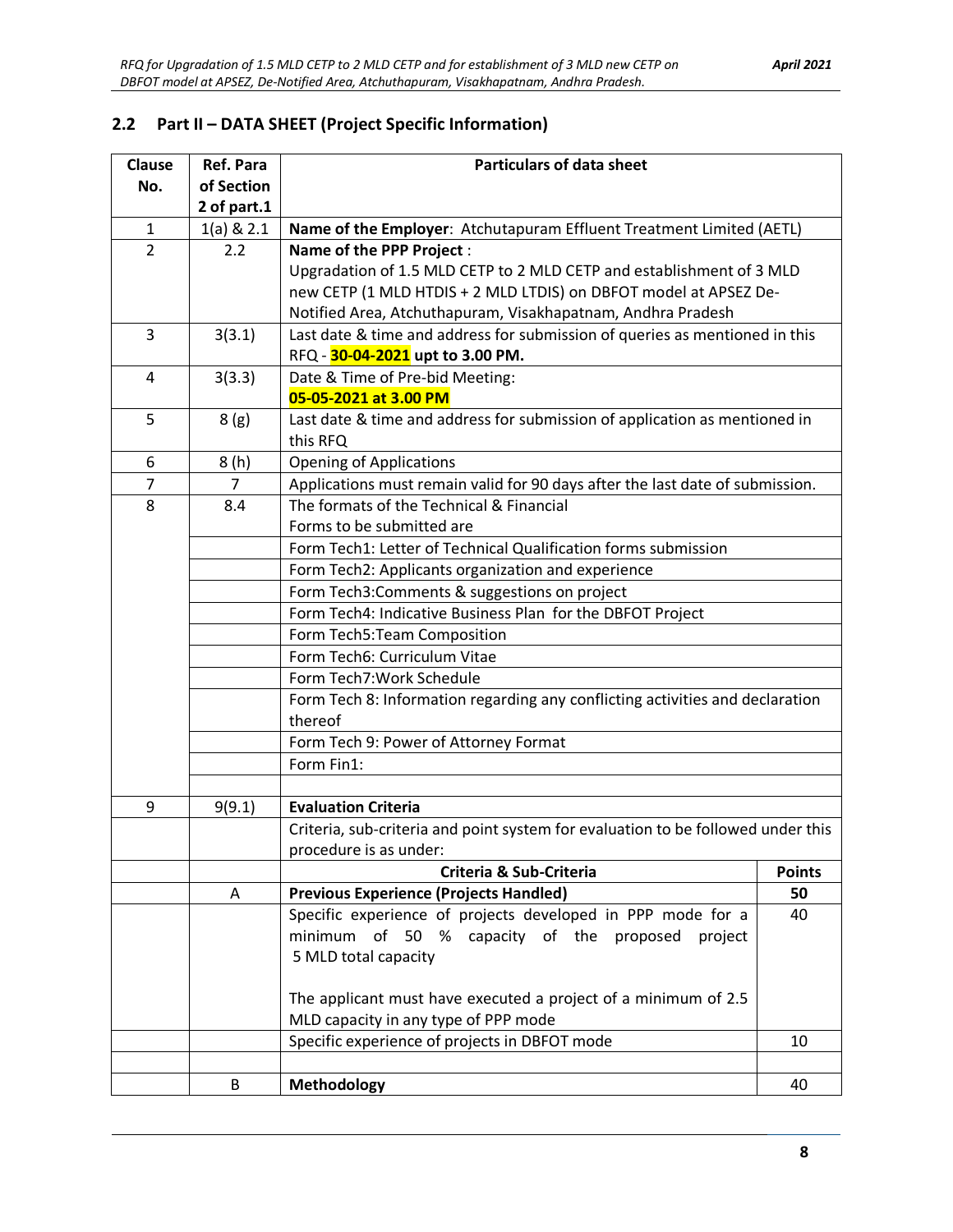| Clause<br>No. | Ref. Para<br>of Section<br>2 of part.1 | <b>Particulars of data sheet</b>                                                                                                                               |                                                            |  |
|---------------|----------------------------------------|----------------------------------------------------------------------------------------------------------------------------------------------------------------|------------------------------------------------------------|--|
|               |                                        | Understanding of the Project, Adequacy of the indicative Business                                                                                              |                                                            |  |
|               |                                        |                                                                                                                                                                | plan and work plan in responding to the Terms of Reference |  |
|               |                                        | 20<br><b>Business Plan</b><br>$\bullet$                                                                                                                        |                                                            |  |
|               |                                        | Work Plan<br>٠                                                                                                                                                 | 20                                                         |  |
|               |                                        |                                                                                                                                                                |                                                            |  |
|               | $\mathsf{C}$                           | <b>Team Resources</b><br>10                                                                                                                                    |                                                            |  |
| 10            | 9 & 10                                 | <b>Method of shortlisting for Issuance of RFPs:</b><br>In deciding the shortlisting of the applicant should get at least 70 marks of<br>$\bullet$<br>100 marks |                                                            |  |
|               |                                        | The applicant should qualify all financial qualification criteria given<br>٠                                                                                   |                                                            |  |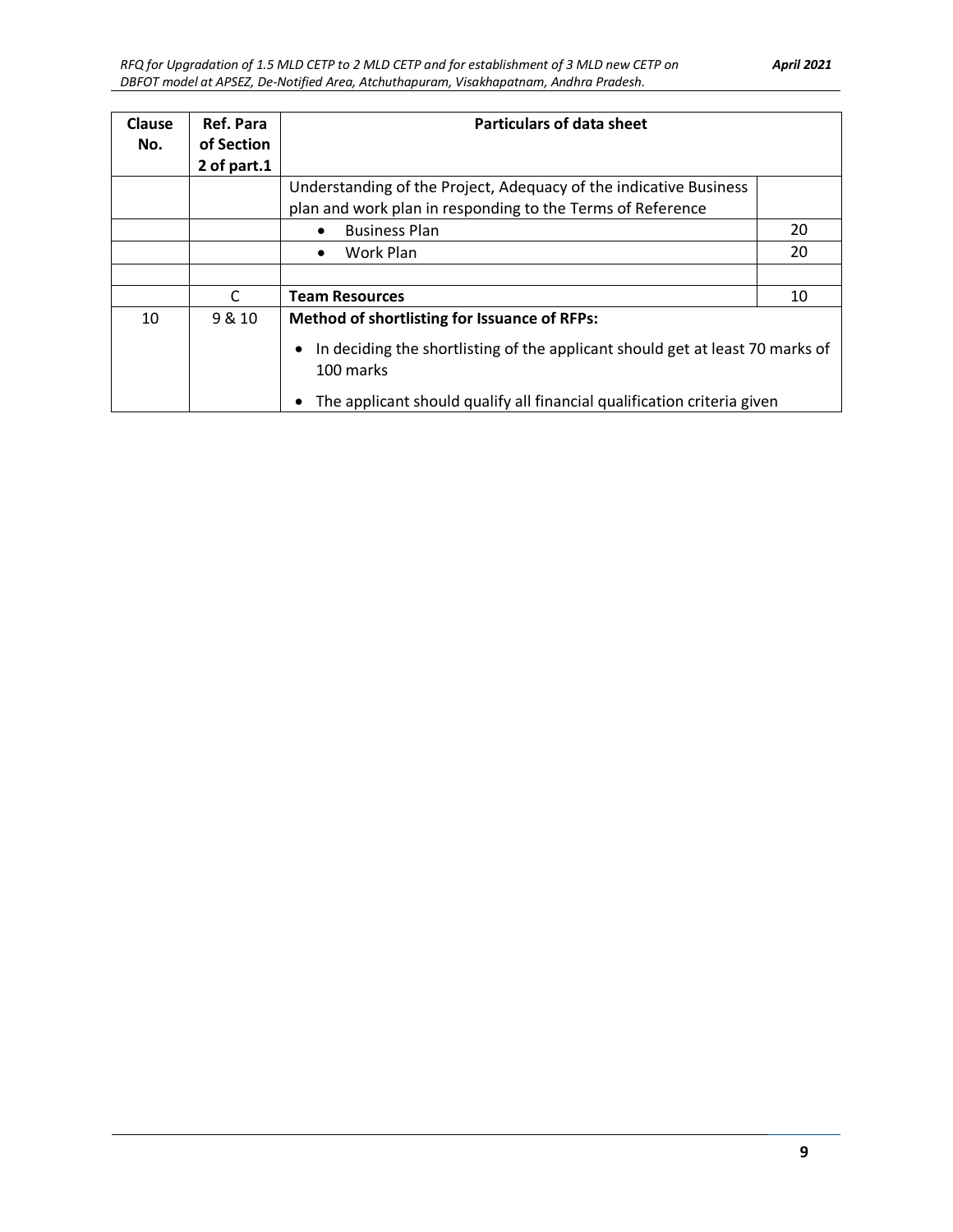### **3 TECHNICAL QUALIFICATION FORMS**

#### **3.1 Form Tech-1 – Letter of Technical Forms Submission**

**FORM TECH-1**

#### **Letter of Technical Forms Submission**

[Location/date]

To, The Managing Director AET Limited, One Stop Centre, APSEZ Atchuthapuram.

Dear,

We the undersigned, submit our application for "Upgradation of 1.5 MLD CETP to 2 MLD CETP and Establishment of 3 MLD new CETP (1 MLD HTDIS + 2 MLD LTDIS) on DBFOT Model at APSEZ, De-Notified Area, Atchuthapuram, Visakhapatnam, Andhra Pradesh". In accordance with your Request for Qualification dated (Insert Date). We are here by submitting hard copies of the same, which includes this Technical qualification forms, and a Financial qualification forms. We hereby declare that all the information and statements made in this application are true and accept that any misinterpretation contained in it may lead to out disqualification.

We understand you are not bound to accept any Applications you receive.

Yours sincerely,

Authorized signature (in full and details) Name and title of Signatory: Name of Firm / entity: Address: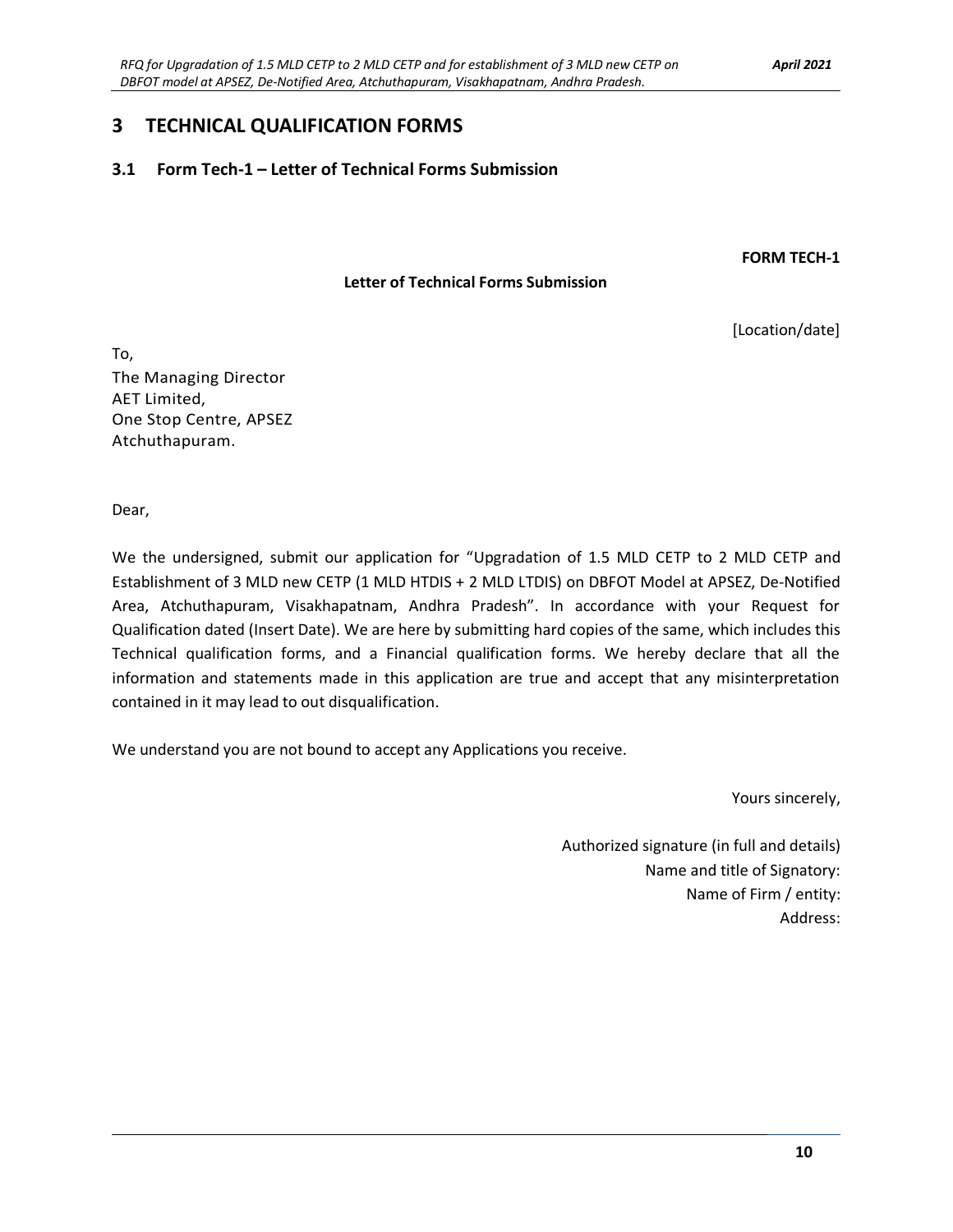#### **3.2 Form Tech-2 – Applications' Organization and Experience**

#### **FORM TECH-2**

#### **APPLICATIONS' ORGANISATION AND EXPERIENCE**

#### **A. Applicants' Organization**

(Provide here a brief description of the back ground and organization of your firm / institution/ entity and each associate for this assignment / job. The brief description should include ownership details, date and place of incorporation of the organization/company (attach certificate), objectives of the company etc. Also if the applicant has formed an association, details of each member of the Association, name of lead members etc. shall be provided)

#### **1. General Information**

#### **1.1 Information about the Applicant / Agency/ company(s)**

- Name
- Address
- Telephone Number
- Fax number
- Email Address

#### **1.2 Size of the Applicant / Agency/ company(s)**

Provide turn-over figures and employee strength for the Past three financial years *(If applicable).* 

#### **1.3 Geographic Presence**

Provide geographical spread of your firm / entity, especially presence in different regions in India

#### **B. Applicants 's Experience**

#### **2.1 Specific experience in developing projects in PPP mode of Minimum 2.5 MLD** capacity

*(Using the format below provide information on each assignment for which your organization has provided support as required under this project.)* 

*(Please cite firm references for a maximum 4 relevant projects. If more than 4 project citations are provided, only the first 4 will be considered for the purpose of evaluation. Each firm reference should start on a separate page.)*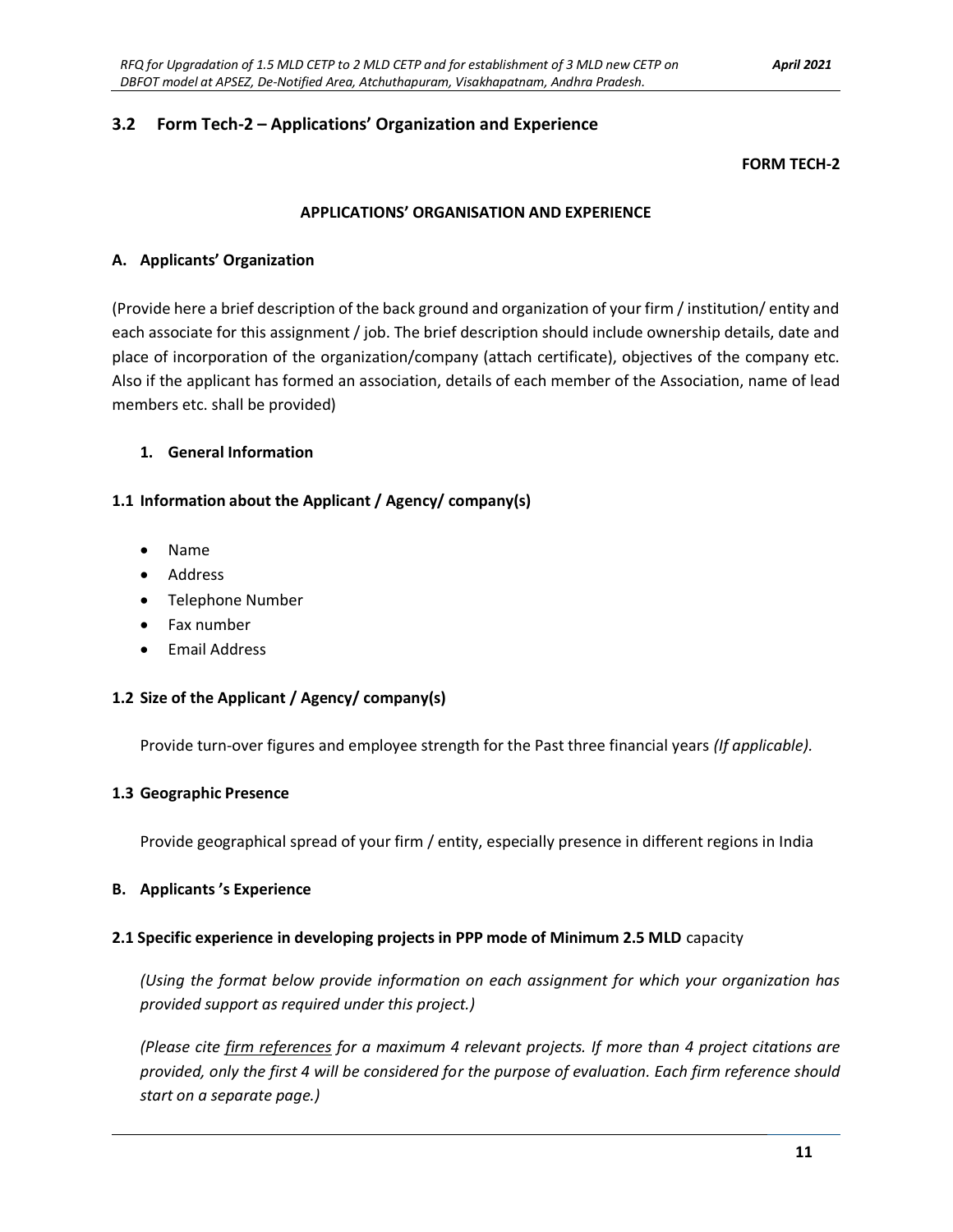#### **2.2 Specific experience in developing projects in DBFOT mode**

*(Using the format below provide information on each assignment for which your applicant has provided support as required under this assignment.)* 

*(Please cite firm references for a maximum 3 relevant projects. If more than 4 project citations are provided, only the first 3 will be considered for the purpose of evaluation. Each firm reference should start on a separate page.)*

| <b>Assignment Name:</b>                                     | Cost of the project (In Indian Rupees):                                                    |  |  |  |
|-------------------------------------------------------------|--------------------------------------------------------------------------------------------|--|--|--|
| Country & location in the Country                           | Duration of assignment (months):                                                           |  |  |  |
| Name of the Employer:                                       | Total no. of staff-months of the assignment:                                               |  |  |  |
| Address:                                                    | Approx. value of the services provide by your<br>consultancy under the contract: (In INR): |  |  |  |
| Start Date (month / year) Completion<br>date (month / year) | No. of professional staff – months provided by<br>associates Applicant:                    |  |  |  |
| Size of the project in MLD                                  | Name of senior professional staff of your consultancy<br>involved and functions performed  |  |  |  |
| Narrative description of Project:                           |                                                                                            |  |  |  |
| Description of status of the project:                       |                                                                                            |  |  |  |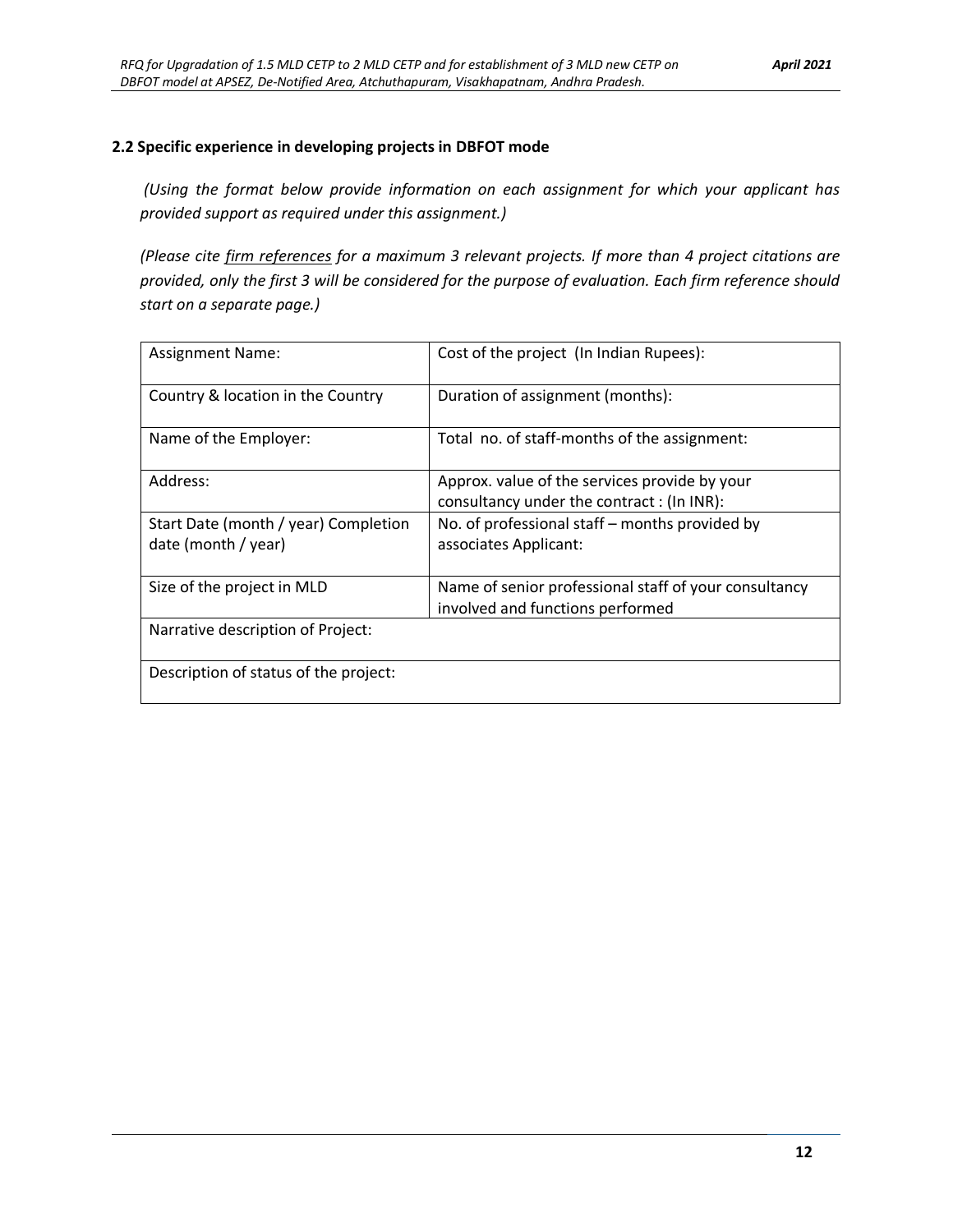#### **3.3 Form Tech-3 – Comments and Suggestions on the Project**

#### **FORM TECH-3**

#### **COMMENTS AND SUGGESTIONS ON THE PROJECT**

#### **A. On the project**

*(Suggest and justify here any modifications of improvement to the project concept you are proposing to improve performance in carrying out the assignment/job (Such as deleting some activity you consider unnecessary, or adding another, or proposing a different phasing of the activities). Such Suggestion should be concise and to the point)*

#### **B. On Inputs & Facilities to be provided by the Employer**

The Employer would render necessary support interns of information/discussions/ documents/ field visits / coordination with other agencies and logistics, wherever considered necessary in completion of the Project. The employer will interact with the applicant for exchange of documents / information and discussion.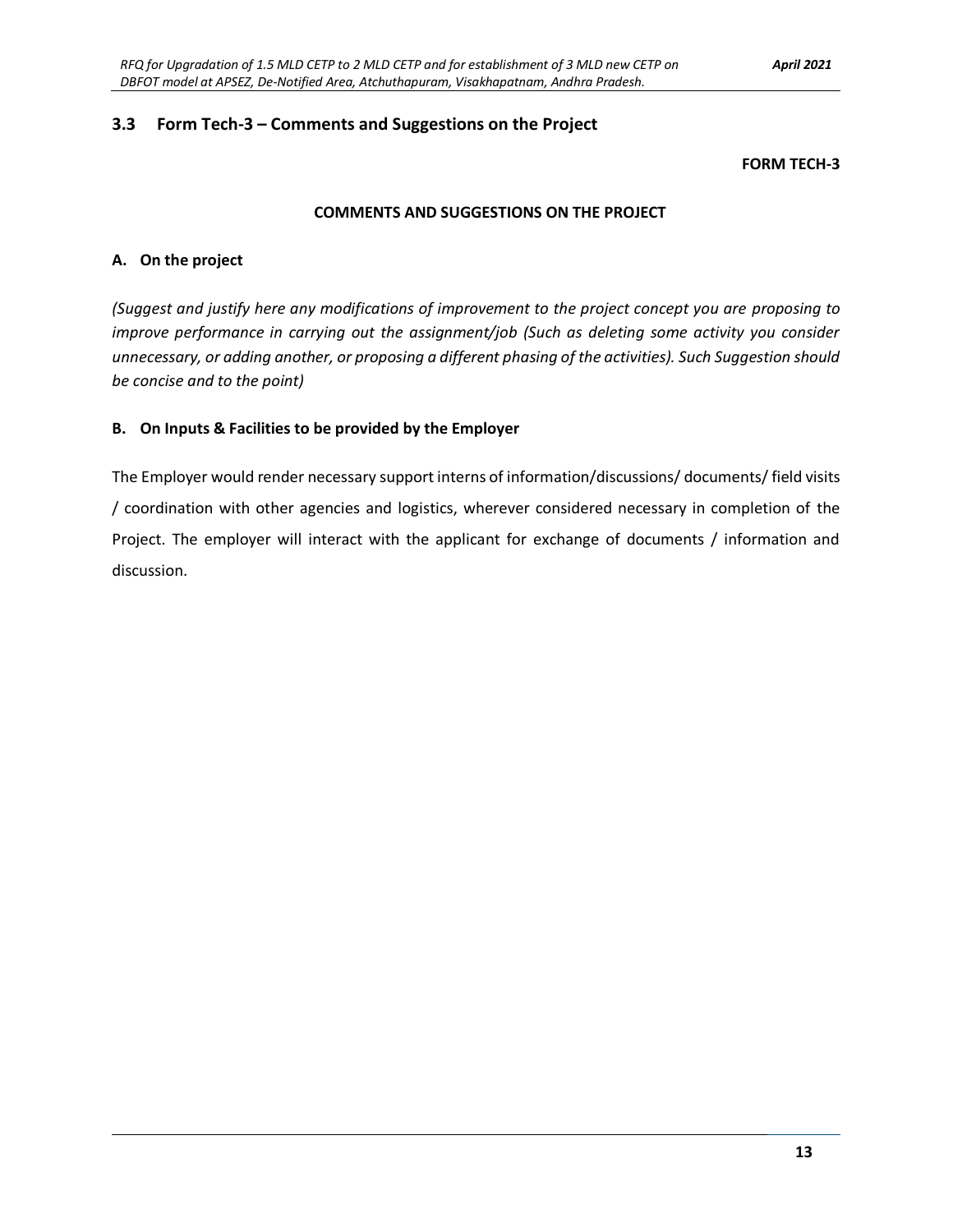### **3.4 Form Tech-4 – Description of Business Plan**

**FORM TECH-4**

#### **DESCRIPTION OF BUSINESS PLAN**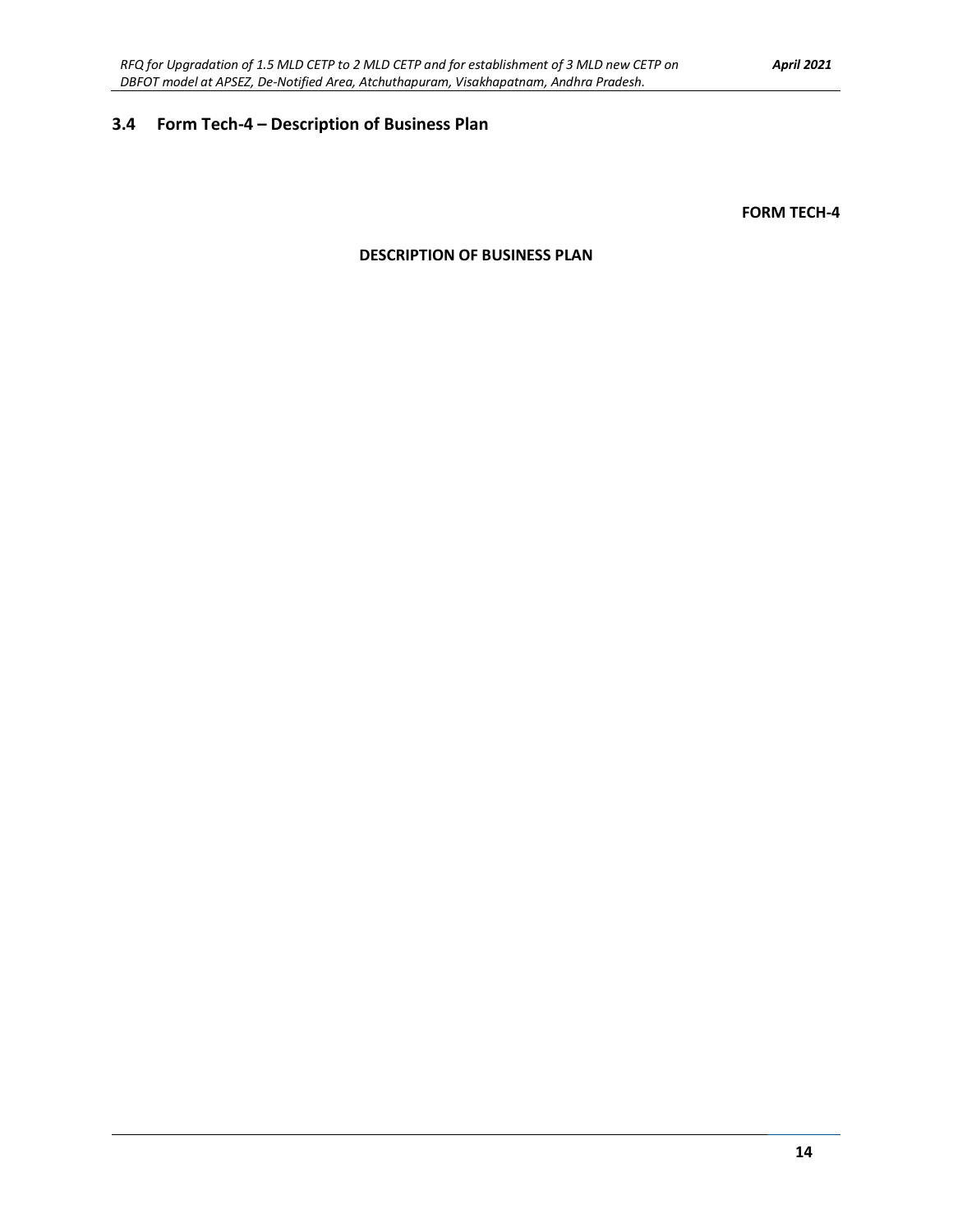### **3.5 Form Tech-5 – Team Composition and Task Assignment / Jobs**

#### **FORM TECH-5**

#### **TEAM COMPOSITION AND TASK ASSIGNMENT / JOBS**

#### **Professional Staff**

| S. No | <b>Name of Staff</b> | <b>Area of Expertise</b> | Post/Task Assigned for this job |
|-------|----------------------|--------------------------|---------------------------------|
|       |                      |                          |                                 |
|       |                      |                          |                                 |
|       |                      |                          |                                 |
|       |                      |                          |                                 |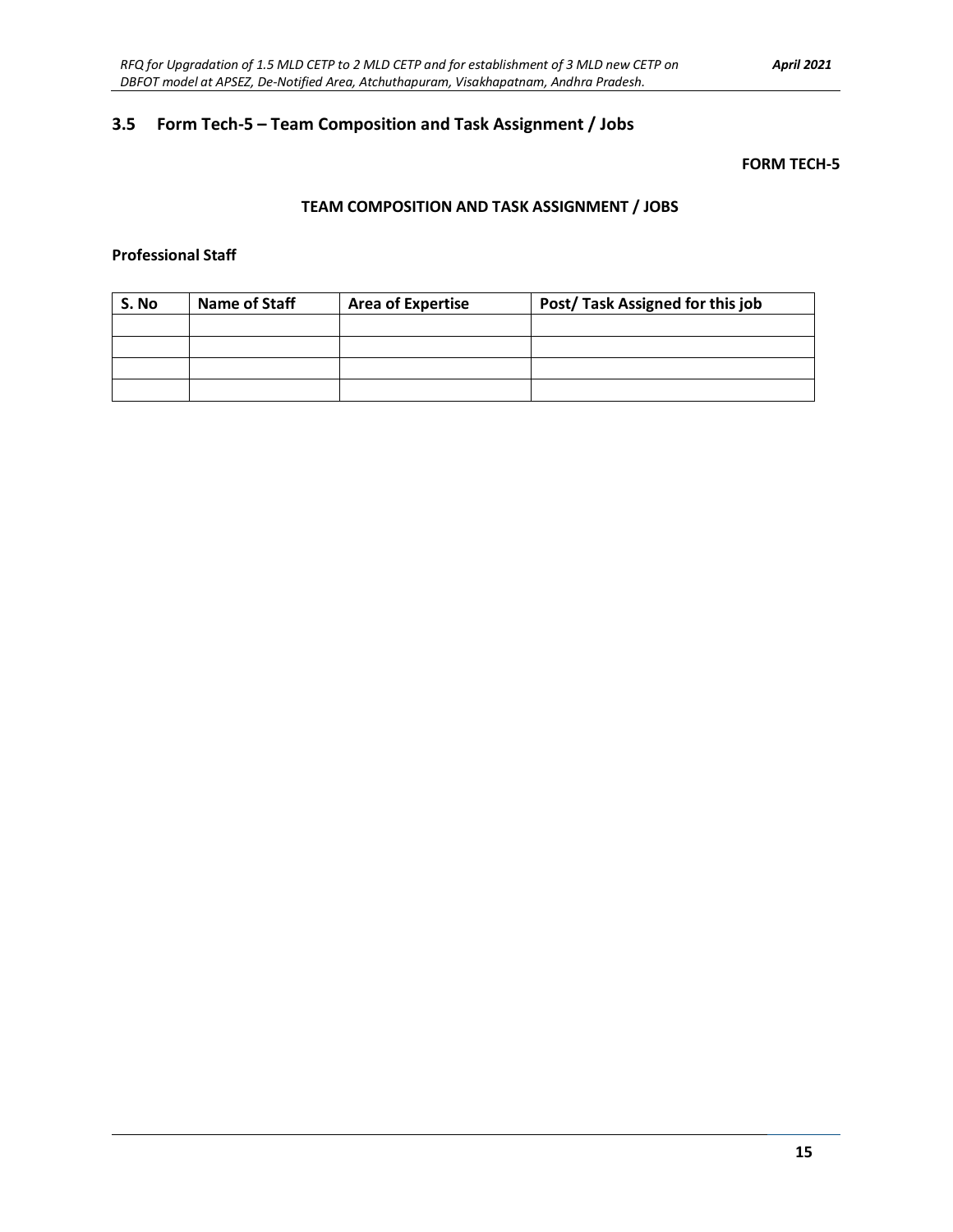### **3.6 Form Tech-6 – Curriculum Vitae (CV) for Proposed Professional Staff**

#### **FORM TECH-6**

#### **CURRICULUM VITAE (CV) FOR PROPOSED PROFESSIONAL STAFF**

- 1. Proposed Position: *(For each position of key professional, separate form Tech-6 will be prepared)*
- 2. Name of Firm / entity: *(Insert name of consultancy proposing the staff)*
- 3. Name of Staff: *(Inset full name)*
- 4. Date of Birth:
- 5. Nationality:
- 6. Education:
- 7. Membership of Professional Association:
- 8. Other Training:
- 9. Countries of Work Experience:
- 10. Languages Known:
- 11. Employment Record:

*(Starting with present position, list in reverse order every employment held by staff member since first employment, giving for each employment (see format here below): date s of employment, name of employing organization, Positions held):*

From (Year):

To (Year): Employer:

Positions held:

12. Detailed Tasks Assigned

*(List all tasks to be performed under this Assignment / job)*

13. Work Under taken that best illustrates capability to handle the Tasks assigned (Among the Assignment / jobs in which the staff has been involved, indicated the following information for those Assignment / jobs that best illustrate staff capability to handle l the tasks listed under point 12.)

Name of Assignment / job or project: Year: Location: Main project features: Positions held:

14. Certification: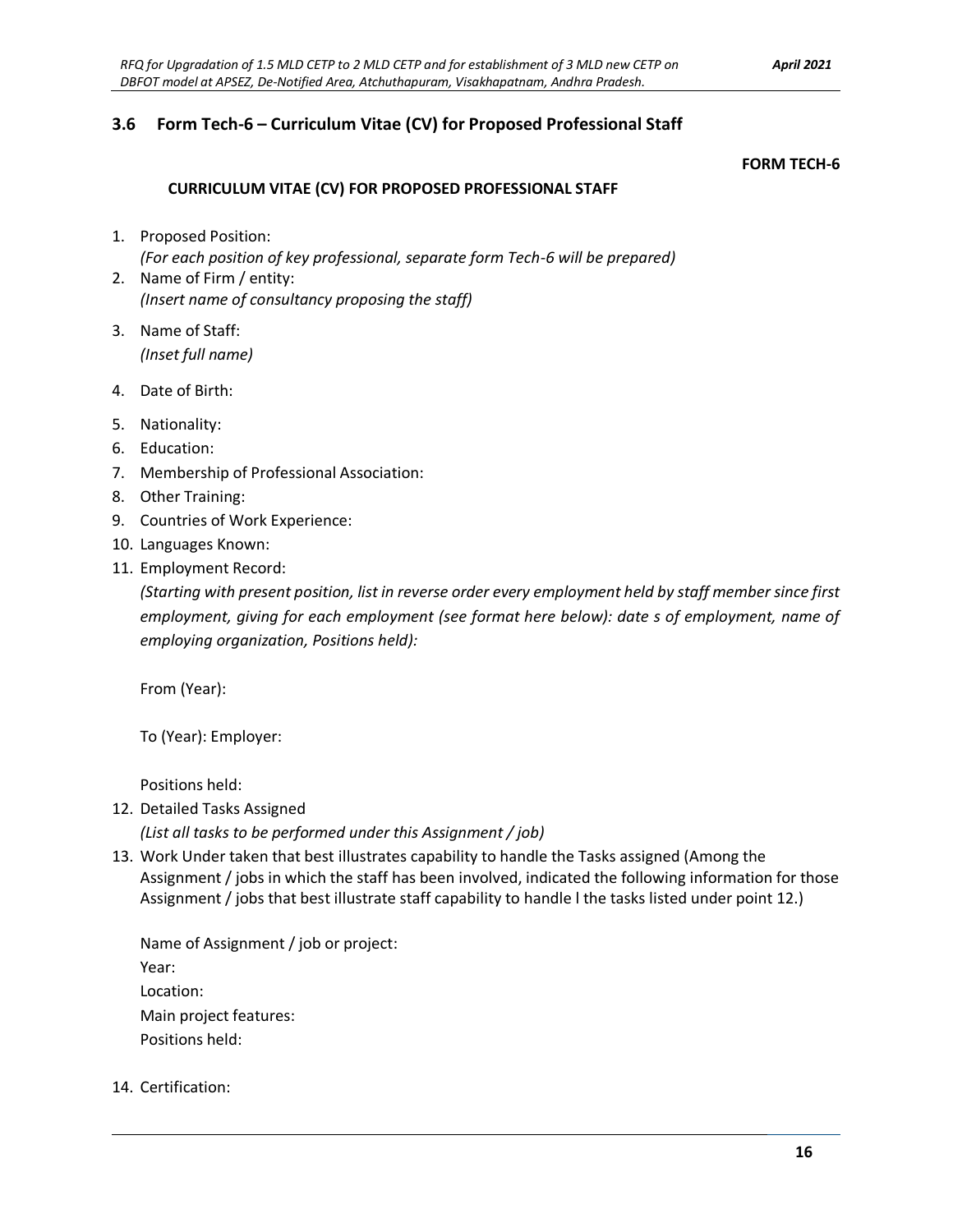I, the undersigned, certify that to the best of my knowledge and belief, this CV correctly describes me, my qualifications, and my experience. I understand that any willful misstatement described herein may lead to by disqualification or dismissal, if engaged.

Date:

Place:

*(Signature of staff member or authorized representative of the staff) (Full name of authorized representative):*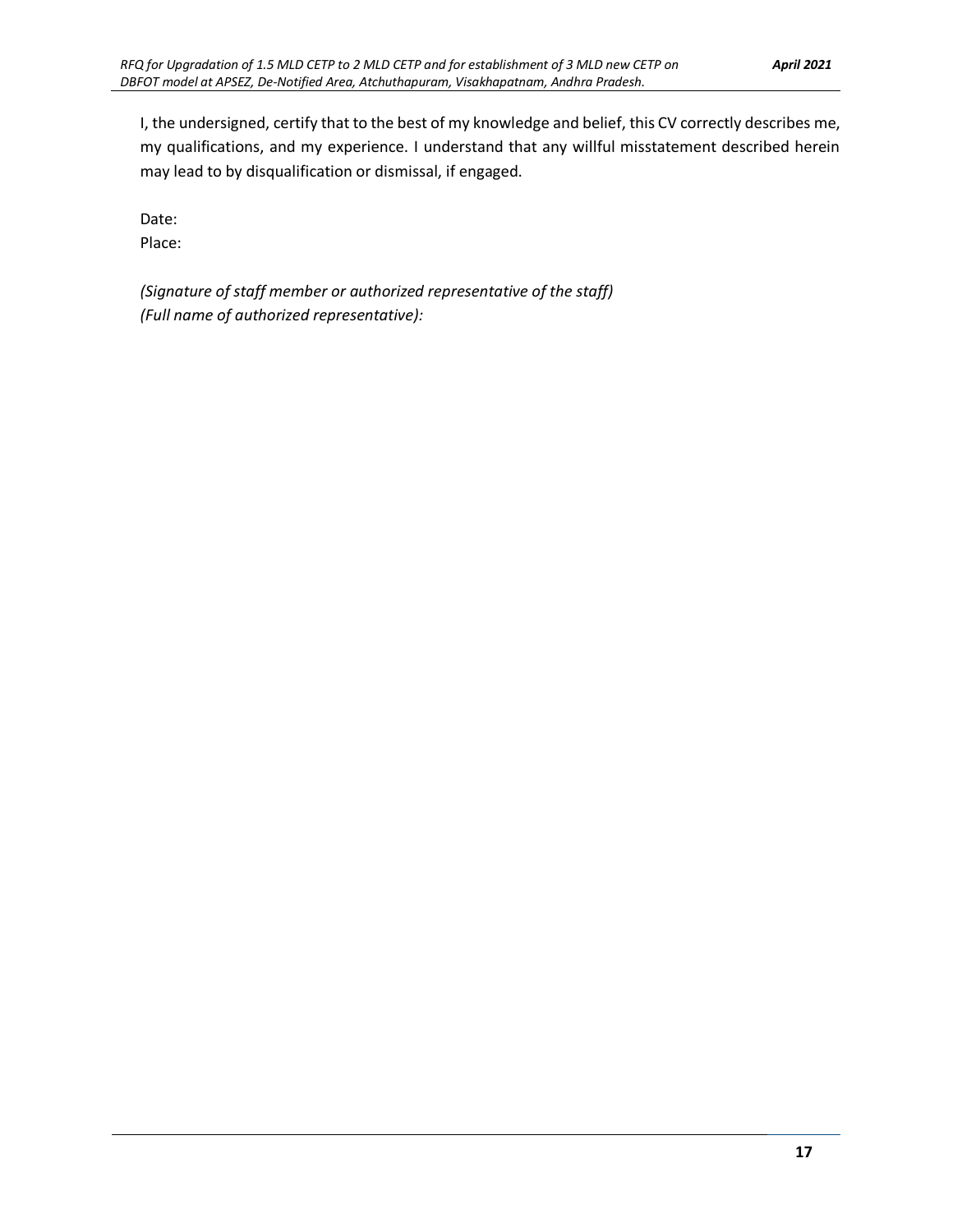#### **3.7 Form Tech-7 – Work Schedule**

#### **FORM TECH-7**

#### **WORK SCHEDULE**



#### *Note:*

- *1. Indicate all main activities of the Assignment / job including deliver of reports (e.g., inception, interim, draft and final reports/ periodic reports), and other benchmarks such as Employer approvals. For phased assignment / jobs indicate activities, delivery of reports, and bench marks separately for each phase.*
- *2. Duration of activities should be indicated in the form of a Bar chart.*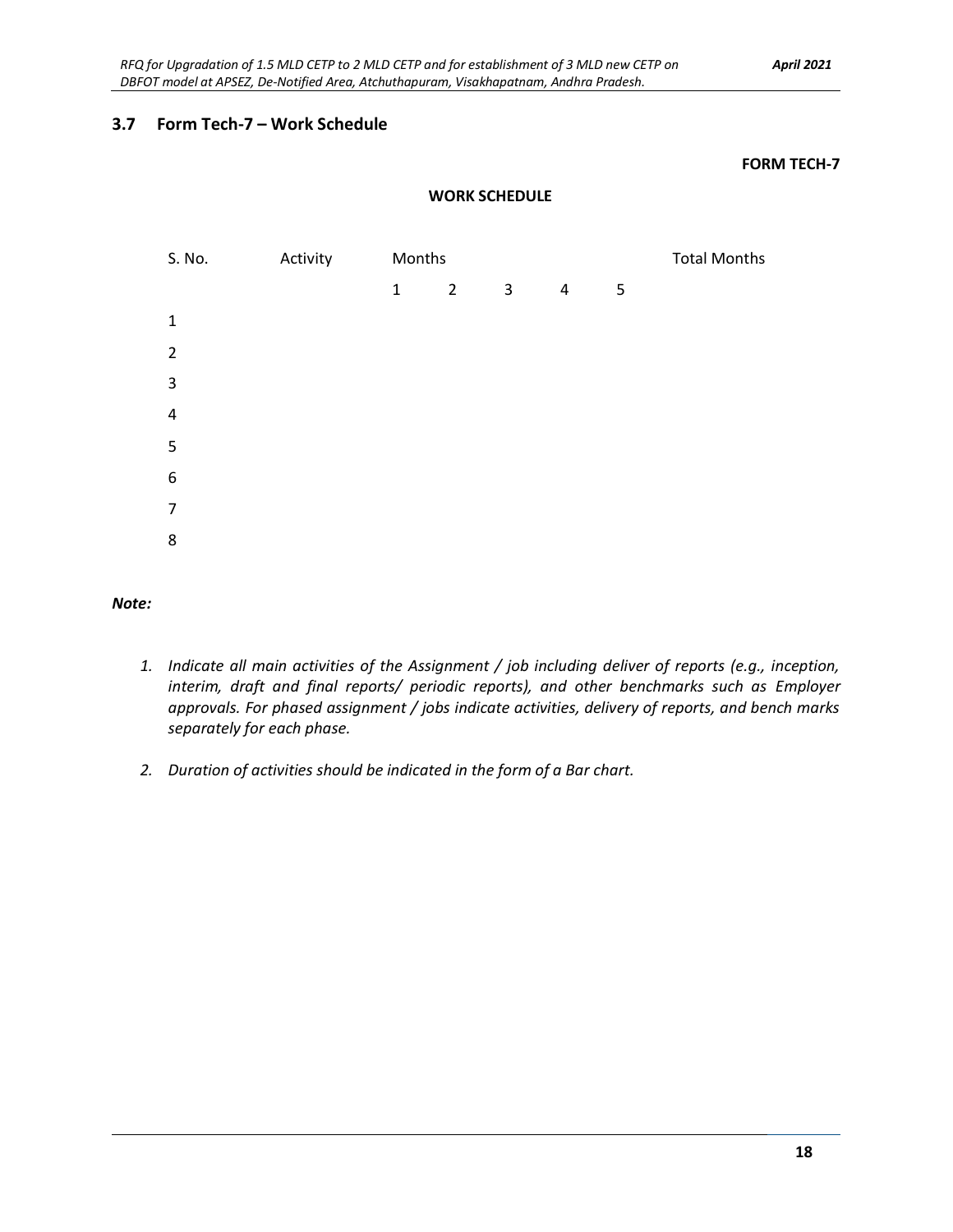#### **3.8 Form Tech-8 – Information Regarding any Conflicting Activities and Declaration there of**

#### **FORM TECH-8**

#### **INFORMATION REGARDING ANY CONFLICTING ACTIVITIES AND DECLARATION THERE OF**

*(Are there any activities carried out by your consultancy which are of conflicting nature as mentioned in Para 4 of Section 2. If yes, please furnish details of any such activities. If no, please certify as follows :)*

We hereby declare that our consultancy is not indulged in any such activities which can be termed as the conflicting activities under Para 4 of the Section 2. We also acknowledge that in case of misrepresentation of the information, our proposals / contract shall be rejected / terminated by the Employer which shall be binding onus.

> Authorized Signature (in full and initials): Name of Title of Signatory: Name of agency: Address: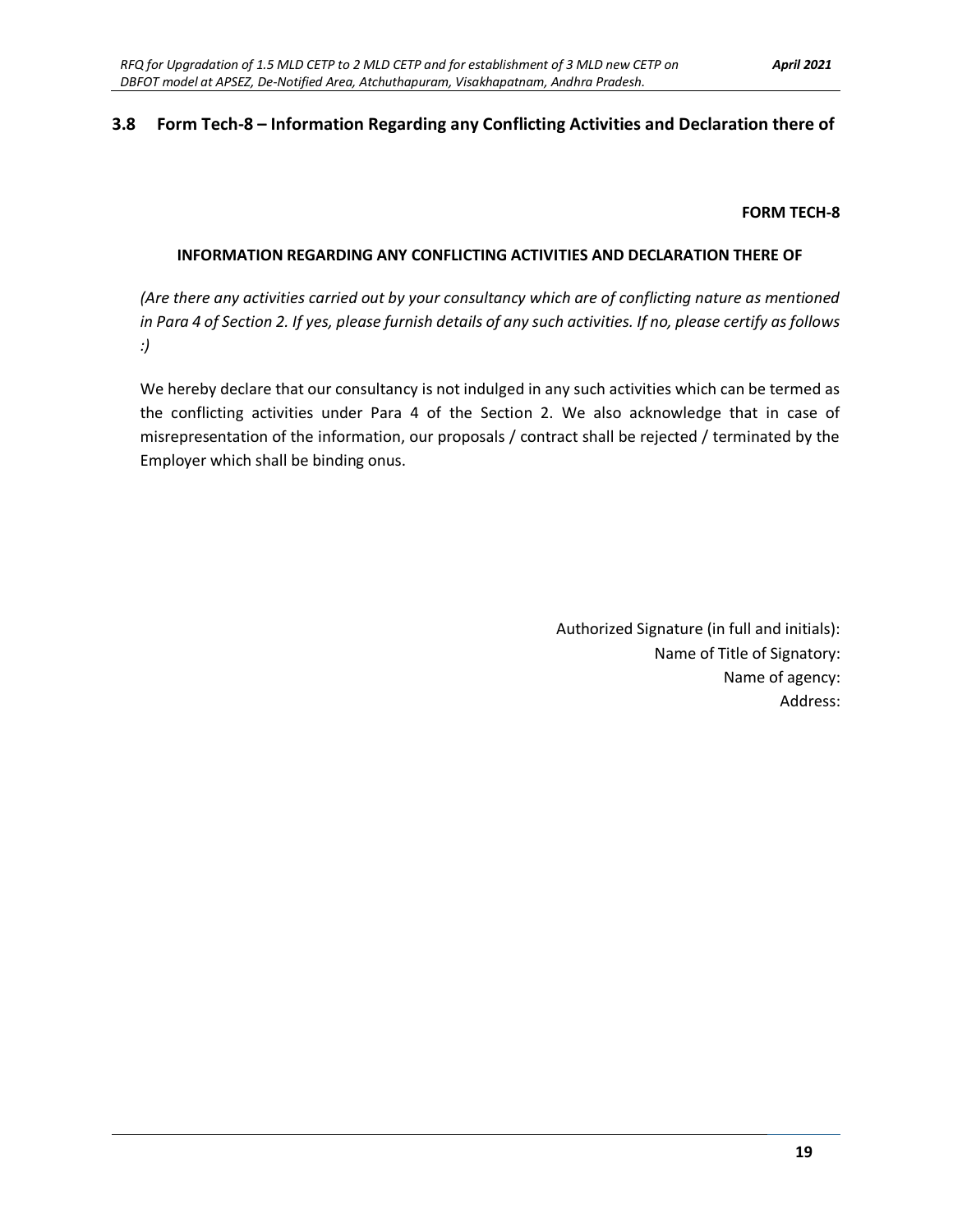#### **3.9 Form Tech-9 – Power of Attorney for Signing of Proposal**

#### **FORM TECH-9**

#### **Power of Attorney for signing of Proposal**

(To be executed on a stamp paper of Rs.100/-)

Having known all terms and conditions of this tender, We,\_\_\_\_\_\_\_\_\_\_\_\_\_\_\_\_\_\_*(Name of the company and address of the registered office)* do hereby irrevocably constitute, nominate, appoint and authorized Mr./Ms *(Name)*, son / daughter / wife of \_\_\_\_\_\_\_\_\_\_and presently residing at who is presently employed with us and holding the position of as our true and lawful attorney (herein after referred to as the "Attorney") to do in our name and on our behalf, all such acts, deeds and things as re necessary or required in connection with or incidental to submission of our tender for providing services pertaining to "Agricultural Market Intelligence and Intervention Strategies", including but not limited to signing and submission of all applications, tenders and other documents and writings, participate in Tenders and other conference and providing information / responses to the AETL representing us in all matters before the Department, signing and execution of all contracts including the agreement and undertakings consequent to acceptance of our tender, and generally dealing with the Department in all matters in connection with or relating to or arising out of our tender for providing the said services and / or upon award thereof to us and / or till the entering into of the agreement with the Department.

AND we hereby agree to ratify and confirm and do hereby ratify and confirm all acts, deeds and things lawfully done or caused to be done by our said Attorney pursuant to and in exercise of the powers conferred by this Power of Attorney and that all acts, deeds and things done by our said Attorney in exercise of the powers hereby conferred shall and shall always be deemed to have been done by us.

IN WITNESS WHERE OF WE \_\_\_\_\_\_\_\_\_THE ABOVE NAMED PRINCIPAL HAVE EXECUTED THIS POWER OF ATTORNEY ON THIS\_\_\_ DAY OF 2021.

For $\_\_\_\_\_\_\$ (Signature) (Name, Title and Address)

Witnesses: (Signature) (Name, Title and Address)

Accepted (Notarized) (Signature) (Name, Title and Address of the Attorney)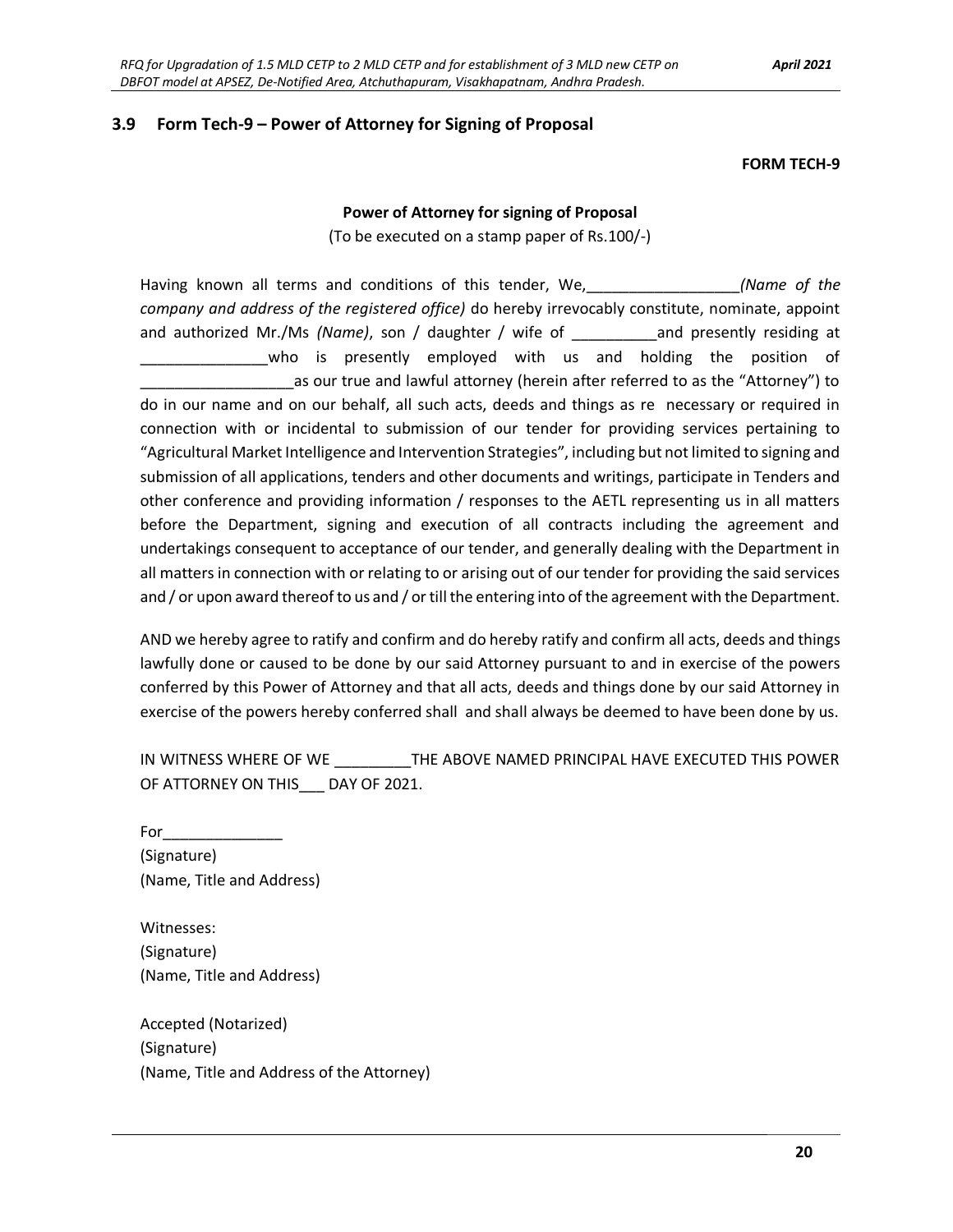*Notes: The mode of execution of the power of Attorney should be in accordance with the procedure, of any, laid down by the applicable law and the charter documents of the executants(s) and when it is so required, the same should be under common seal affixed in accordance with the required procedure. Also, wherever required, the bidder should submit for verification the extract of the charter documents and documents such as a resolution / power of attorney in favour of the person executing this Power of Attorney for the Delegation of power hereunder on behalf of the bidder.*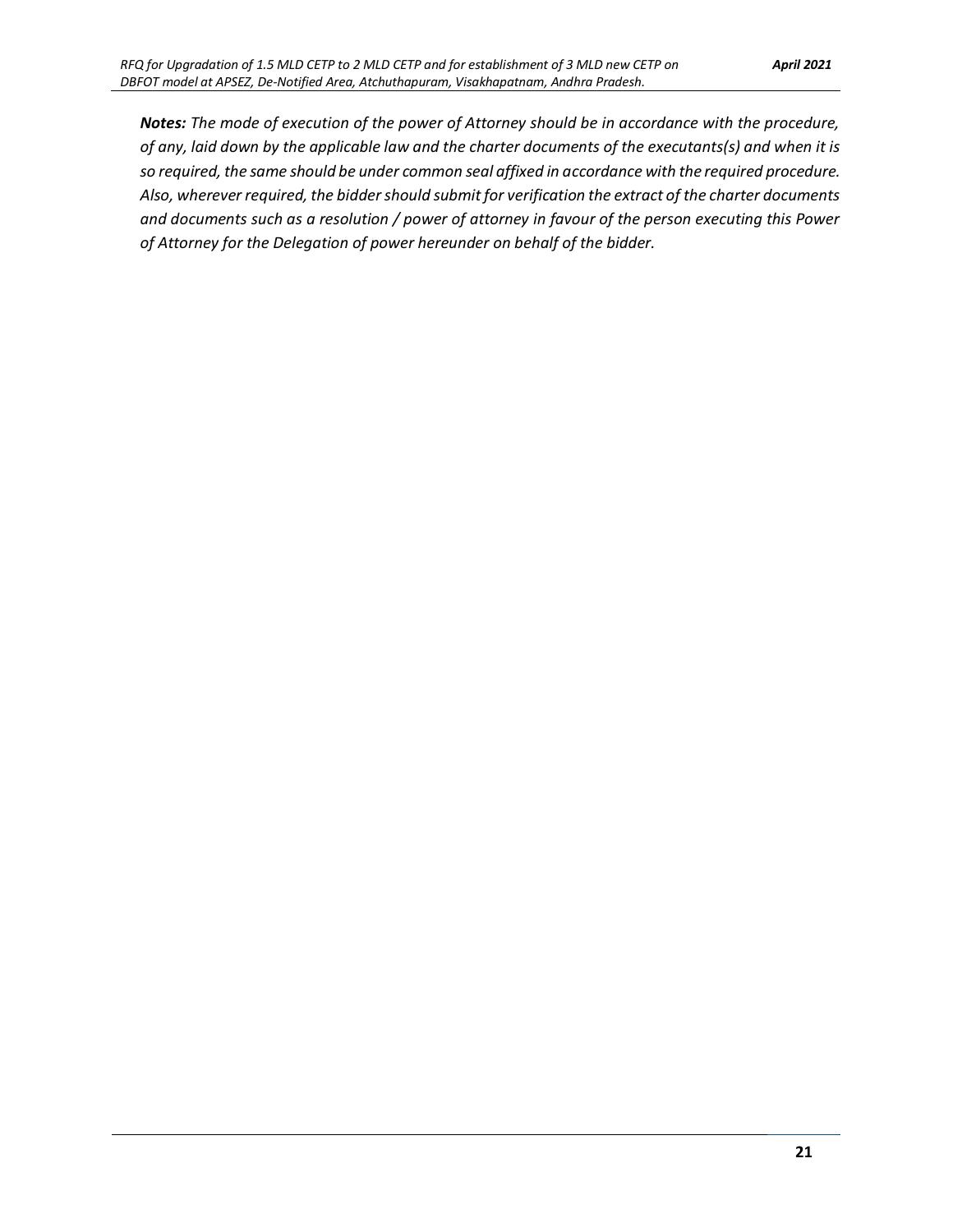### **4 FINANCIAL QUALIFICATION FORMS**

#### **4.1 Form Fin-1 – Letter of Proposal Submission**

**FORM FIN-1**

#### **LETTER OF PROPOSAL SUBMISSION**

To, The Managing Director AET Limited, One Stop Centre, APSEZ Atchuthapuram.

Dear……,

We the undersigned, develop Upgradation of 1.5 MLD CETP to 2 MLD CETP and Establishment of 3 MLD new CETP (1 MLD HTDIS + 2 MLD LTDIS) on DBFOT Model at APSEZ, De-Notified Area, Atchuthapuram, Visakhapatnam, Andhra Pradesh" In accordance with your Request for Qualification date (Insert Date).

Our attached Financial qualification forms

Yours sincerely,

Authorized signature (in full and details) Name and title of Signatory: Name of Firm / entity: Address: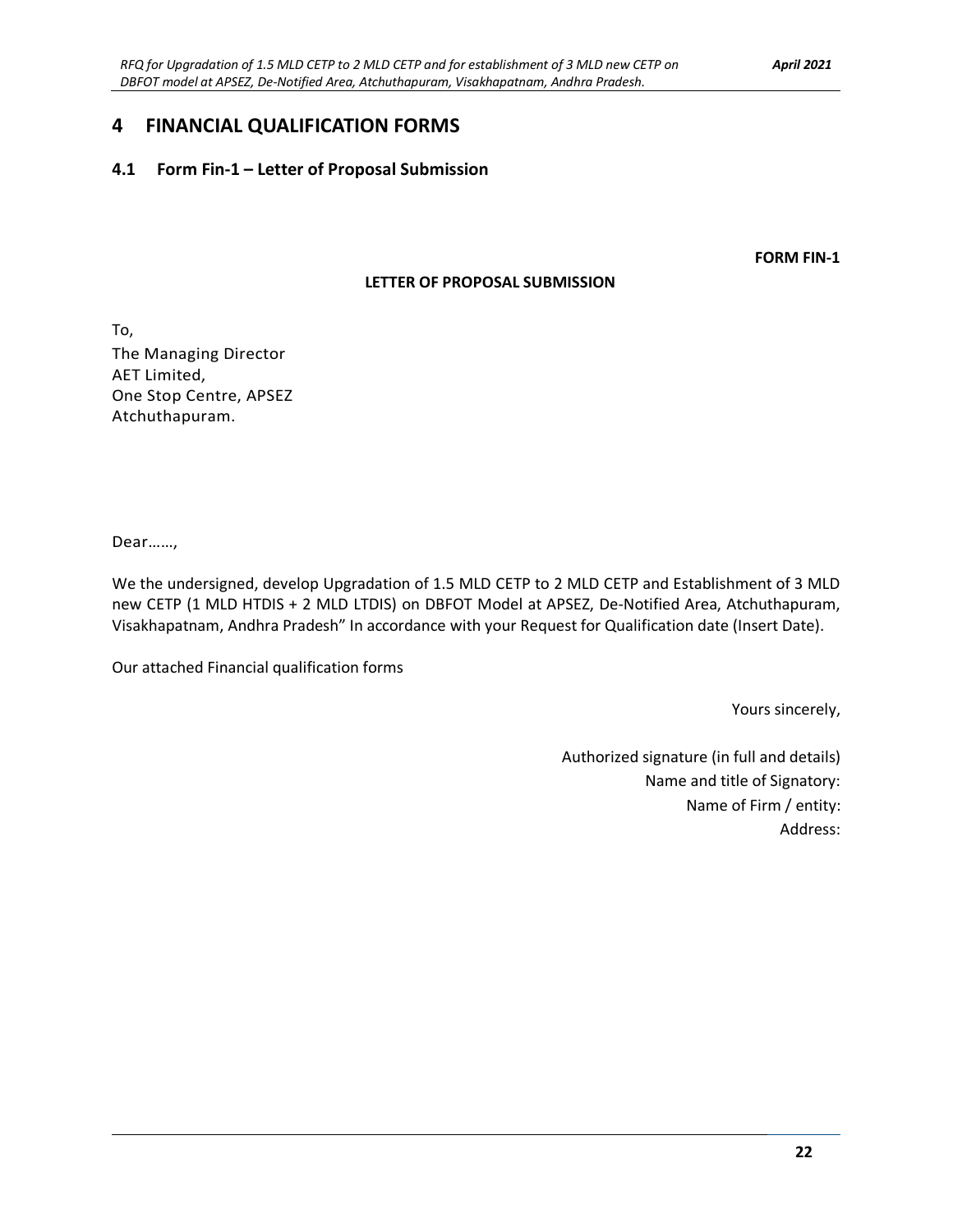Address:

### **4.2 Form Fin-2 – Financial Qualification forms bid**

#### **Financial Qualification forms Bid**

|    | <b>Applicant Eligibility Confirmation and Information</b>                                                                                                      | <b>Applicant Response</b> |
|----|----------------------------------------------------------------------------------------------------------------------------------------------------------------|---------------------------|
| 1. | What year was your firm/organization established?                                                                                                              |                           |
| 2. | In what state/country is your firm/organization established?                                                                                                   |                           |
| 3. | Has your firm/organization ever filed or petitioned for bankruptcy? (If YES, explain in<br>detail the reasons why, filing date, and current status.)           | Yes<br>/No                |
|    | 4. Have you ever been terminated for non-performance on a contract? If YES, describe<br>in detail.                                                             | /No<br>Yes                |
| 5. | Have you ever been suspended or debarred by any government, or other<br>organization? If YES, provide details, including date of reinstatement, if applicable. | Yes<br>/No                |
| 6. | Has your organization in profit for the past five years? (Provide P & L and Balance<br>sheets for past five years)                                             | Confirm:<br>Yes /No       |
| 7. | Has your organizations defaulted any bank payments?                                                                                                            | Confirm:<br>/No<br>Yes    |
| 8. | Have you left any PPP project in between? If yes provide details & current status                                                                              | Confirm:<br>/No<br>Yes    |
|    | 15. Is any of the project in arbitration? If yes Please provide details.                                                                                       | Confirm:<br>Yes<br>/No    |

| , certify that I am<br>ot                                                           |
|-------------------------------------------------------------------------------------|
| ; that by signing this Proposal for and on behalf of                                |
| I am certifying that all information contained herein is accurate and               |
| truthful and that the signing of this application is within the scope of my powers. |

\_\_\_\_\_\_\_\_\_\_\_\_\_\_\_\_\_\_\_\_\_\_\_\_\_\_\_\_\_\_\_\_\_\_\_\_\_\_\_\_\_\_\_\_\_\_\_\_\_ (Seal)

Authorized signature (in full and details)

*(Signature) (Date* 

**(Authorized Signatory)** 

Name and title of Signatory: Name of Firm / entity: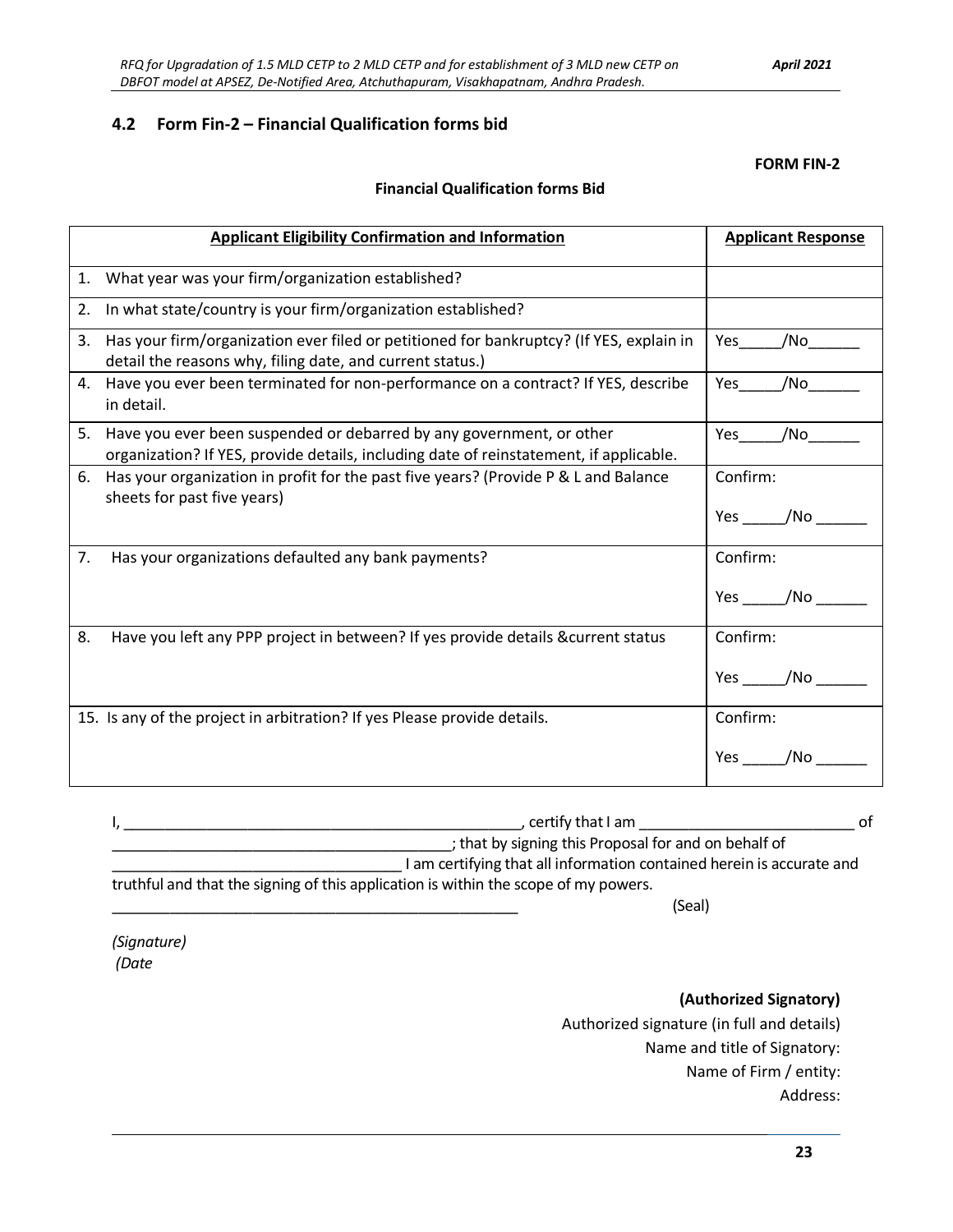### **5 PROJECT BRIEF**

# **Upgradation of 1.5 MLD CETP to 2 MLD CETP and Establishment of 3 MLD new CETP on DBFOT model at APSEZ De-Notified Area, Atchuthapuram, Vishakhapatnam, Andhra Pradesh**

### **5.1 Introduction**

- ➢ APSEZ is a multiproduct SEZ developed by APIIC in an extent of Ac.5595.47.
- $\triangleright$  APSEZ provided with infrastructural facilities for various Engineering, Chemical and Petro chemical industries located in processing area.
- ➢ The effluent generated from the industries in SEZ & Non- SEZ will be treated in Common Effluent Treatment Plant.
- $\triangleright$  The Ultimate quantity of treated effluent delivered in to the sea is 31 MLD approved by MOEF.
- ➢ The Govt. of Andhra Pradesh has issued Go.Ms.No.135, Dt.18.10.2016 approving project structuring of APIIC for construction and operation of CETP in Atchutapuram Industrial Estate through SPV company in Joint Venture with industry members and APIIC.
- $\triangleright$  M/s. AETL has entered lease agreement on 09.02.2016 for the execution of CETP and work was commenced by M/s. Atchutapuram Effluent Treatment Plant Ltd.

#### **AETL CETP:**

The existing CETP has been designed for a capacity of 1.5 MLD in an area of 11 Acres land with existing running capacity of 450 KLD HTDIS system. Now it is required to establish the following CETPs:

Upgradation of existing 1.5 MLD capacity to 2 MLD (1125 KLD HTDS + 875 LTDS) CETP and establishment of new 3 MLD CETP (1 MLD HTDIS + 2 MLD LTDIS) on DBFOT at adjacent to existing 1.5 MLD CETP.

### **5.2 Objective**

To establish the CETPs under DBFOT mode for treating the industrial effluents as per guidelines / norms and treated effluent shall be disposed to marine outfall as per stipulated standards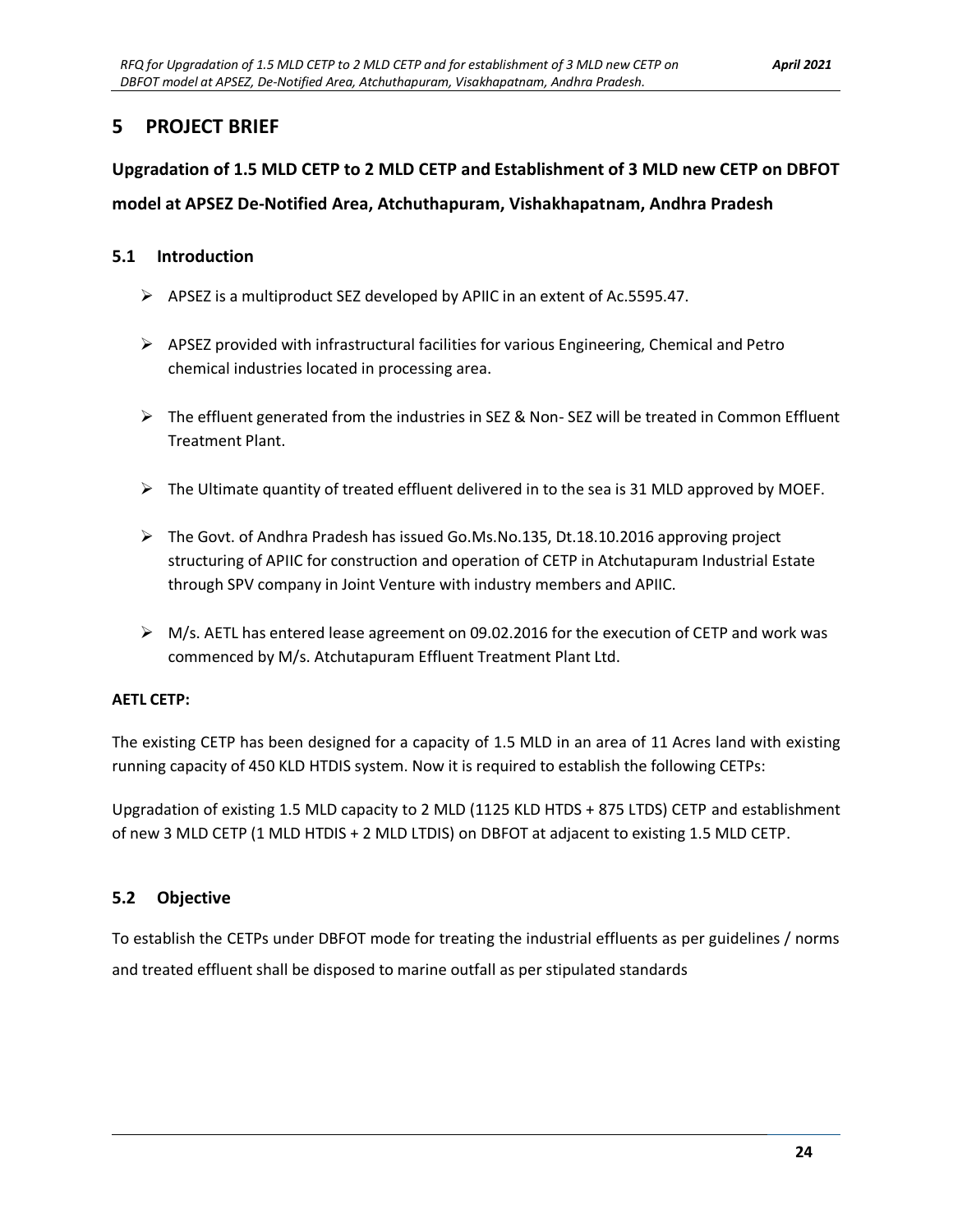#### **5.3 Effluent Quantity and Quality Parameters**

#### To establish

| As per CFE         |             | As per CFO         |            | As per DPR         |  |
|--------------------|-------------|--------------------|------------|--------------------|--|
| <b>HTDS</b>        | <b>LTDS</b> | HTDS (KLD)         | LTDS (KLD) | (HTDS + LTDS)      |  |
| (KLD)              | (KLD)       |                    |            |                    |  |
| 4359<br>4615       |             | 3338               | 2255       |                    |  |
| Total = $8.97$ MLD |             | Total = $5.59$ MLD |            | Total = $2.52$ MLD |  |
| (HTDS+LTDS)        |             | (HTDS+LTDS)        |            | (HTDS+LTDS)        |  |

#### **Table 5-1**: **Effluent generation details**

Total Demand as of now is **11.49 MLD (8.97 MLD + 2.52 MLD)**

Effluent Parameters: Raw effluent parameters to be considered for both CETPs are given in below table

| Table 5-2: Raw Effluent Characteristics for CETP |
|--------------------------------------------------|
|--------------------------------------------------|

| S.No.        | <b>Quality Parameter</b> | Concentration       |                |
|--------------|--------------------------|---------------------|----------------|
|              |                          | <b>HTDS</b>         | <b>LTDS</b>    |
| 1            | рH                       | $5.5 - 9.0$         | $5.5 - 9.0$    |
| $\mathbf{2}$ | <b>TSS</b>               | $<$ 3500 mg/l       | $< 1000$ mg/l  |
| 3            | <b>TDS</b>               | >12000 mg/l Maximum | $< 12000$ mg/l |
|              |                          | 10% (1,00,000 mg/l) |                |
| 4            | COD                      | > 8000 mg/l Maximum | $< 8000$ mg/l  |
|              |                          | 8% (80,000 mg/l)    |                |
| 5            | Ammonical Nitrogen as N  | $< 1100$ mg/l       | $< 50$ mg/l    |
| 6            | Oil & Grease             | $< 20$ mg/l         | $< 20$ mg/l    |

**Treated effluent characteristics to be as per the standards stipulated by regulatory authorities by time to time:**

#### **Table 5-3**: **Treated Effluent Characteristics**

| <b>S. No.</b> | Parameter                   | Concentration |
|---------------|-----------------------------|---------------|
|               |                             |               |
| 1             | pH                          | $6.5 - 9$     |
| 2             | <b>TSS</b>                  | $< 20$ mg/l   |
| 3             | <b>TDS</b>                  | $< 2000$ mg/l |
| 4             | BOD (5 day @ 20 °C          | $<$ 30 mg/l   |
| 5             | <b>COD</b>                  | $< 250$ mg/l  |
| 6             | Temperature °C              | Ambient       |
| 7             | Cyanides as CN <sup>-</sup> | $< 0.2$ mg/l  |
| 8             | Chromium (Total) as Cr      | $< 1$ mg/l    |
| 9             | $NH3-N$                     | $< 50$ mg/l   |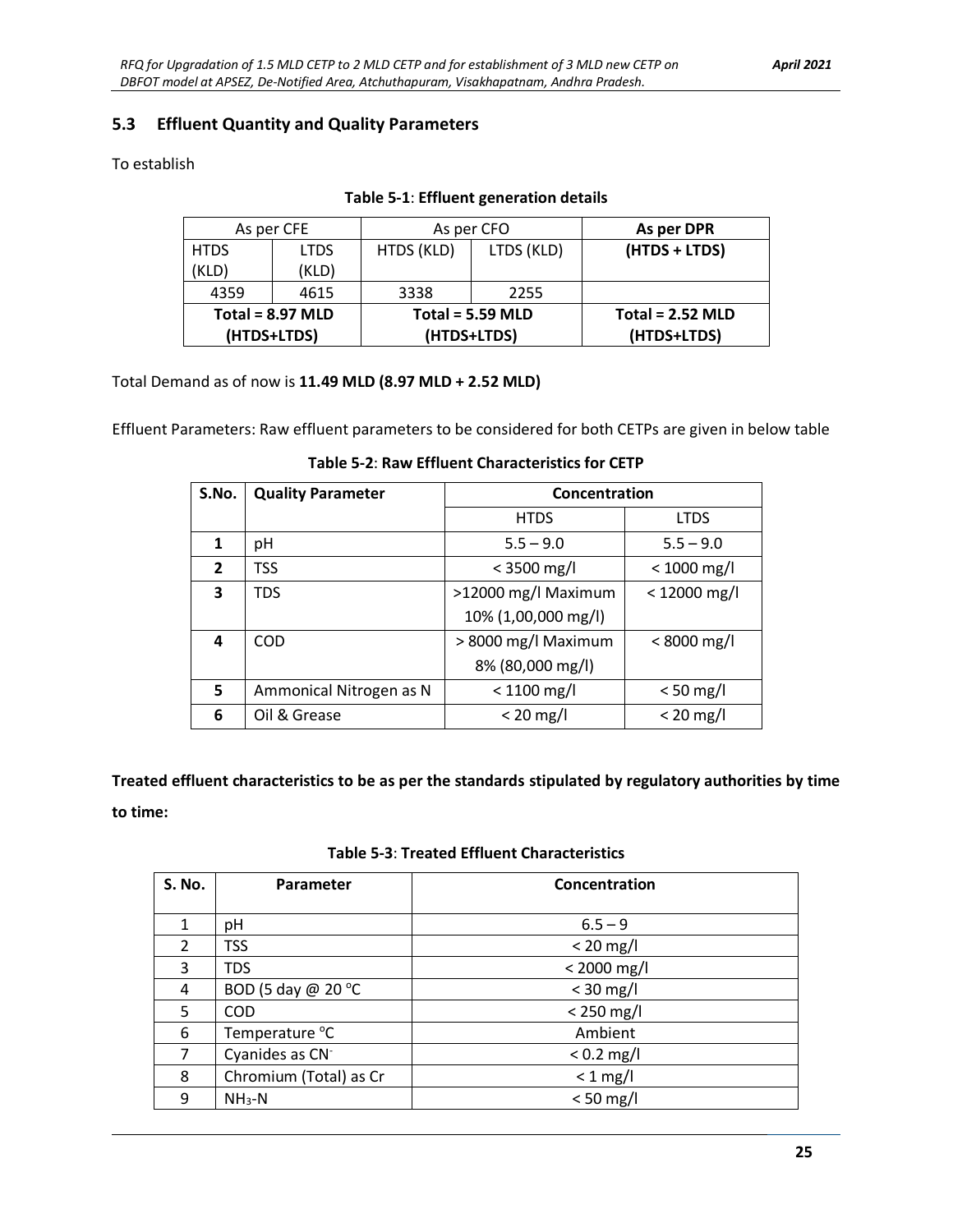#### **5.4 Scope of Work**

The scope of work including as given below:

#### **Upgradation of 1.5 MLD CETP to 2 MLD CETP of AETL on DBFOT**

- Evaluate existing functionalities of treatment system and identify the modifications / upgradation required for enhancing the capacity of CETP upto 2 MLD.
- Establishing the suitable modifications / upgradation of equipment's or civil units required or any additional items for treatment of the effluent as per the design parameters.
- Evaluate and estimate the list of mechanical, and instrumentation/ machinery works required to treat the effluent of capacity upto 2 MLD.
- Provide the technical specifications of items to be installed / modified at various stages of treatment process.
- Design basis for complete civil, mechanical and electrical items for upgradation of 1.5 MLD to 2 MLD CETP
- Upgradation of existing 1.5 MLD capacity to 2 MLD CETP of AETL under DBFOT in



<span id="page-32-0"></span>**Figure 5-1: Upgradation of 1.5 MLD CETP to 2 MLD CETP in 11 Acres land**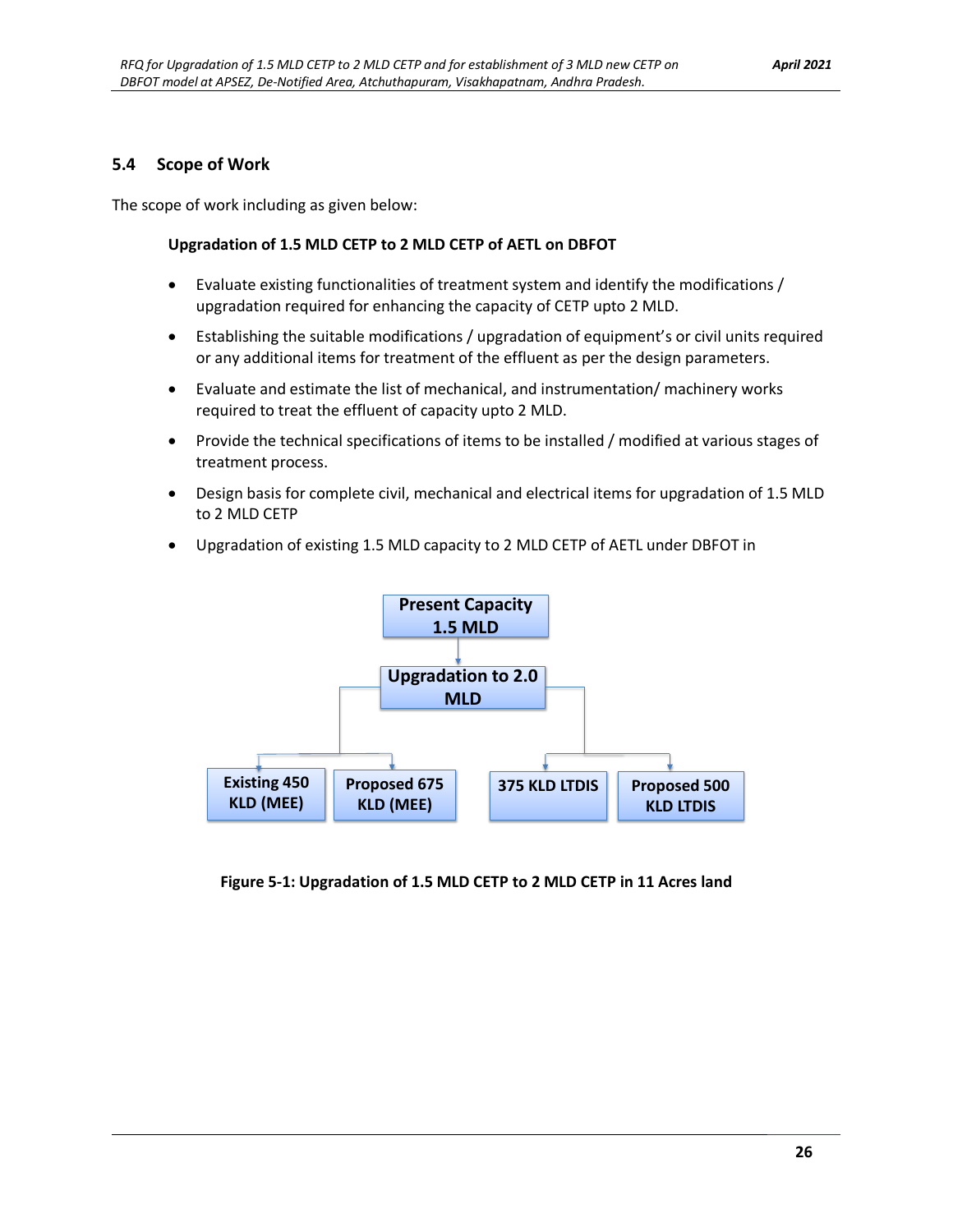#### **Establishment of new 3 MLD CETP (1 MLD HTDIS + 2 MLD LTDIS) on DBFOT at adjacent to existing AETL 1.5 MLD CETP**



<span id="page-33-0"></span>**Figure 5-2: Establishment of new 3 MLD CETP (1 MLD HTDIS + 2 MLD LTDIS) in 22 Acres land**

### **Proposed CETPs at APSEZ, Atchuthapuram**



<span id="page-33-1"></span>**Figure 5-3: CETP location at APSEZ Layout**